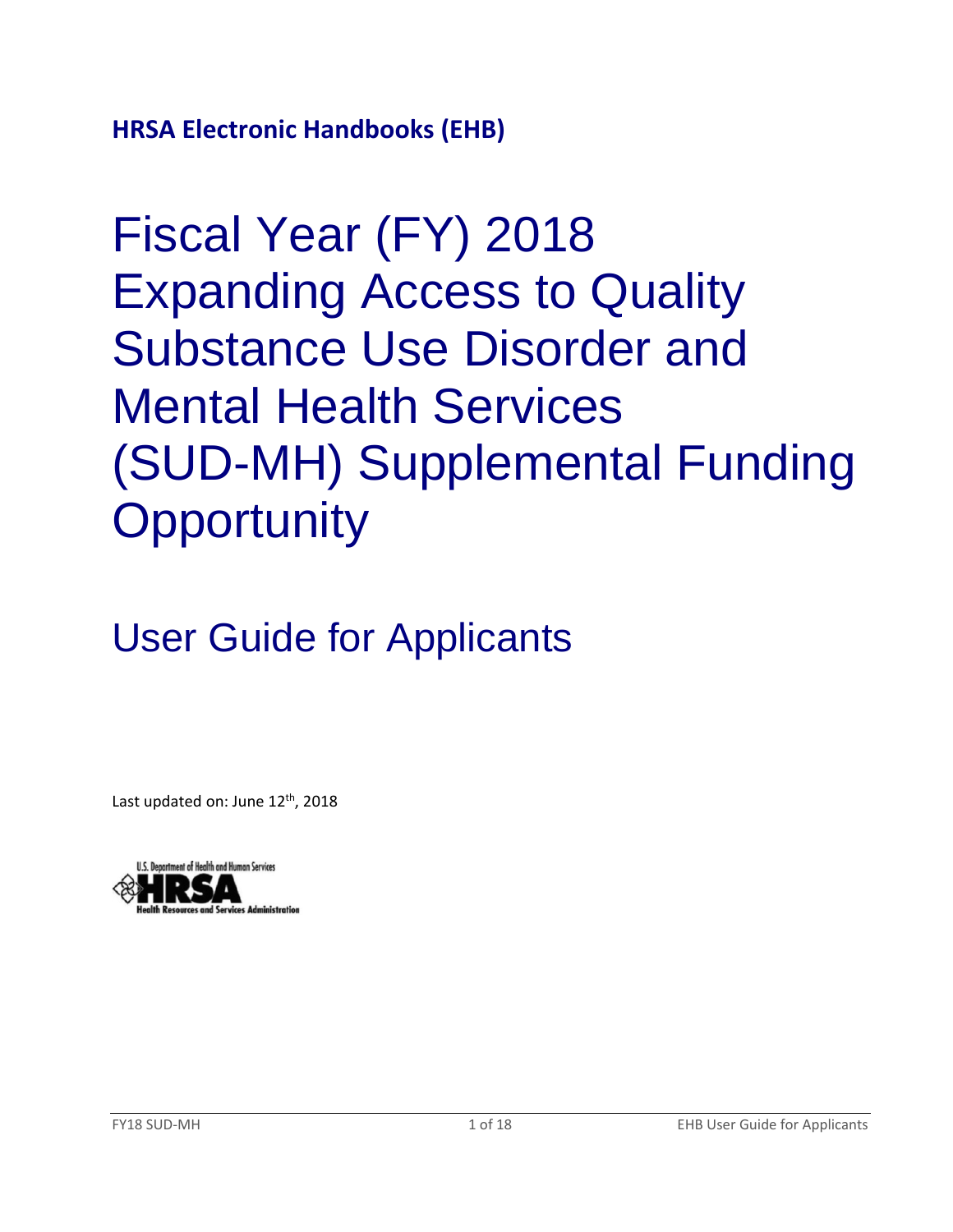# **Contents**

| 1. |     |  |
|----|-----|--|
| 2. |     |  |
| 3. |     |  |
|    | 3.1 |  |
|    | 3.2 |  |
|    | 3.3 |  |
|    | 3.4 |  |
|    | 3.5 |  |
|    | 3.6 |  |
| 4. |     |  |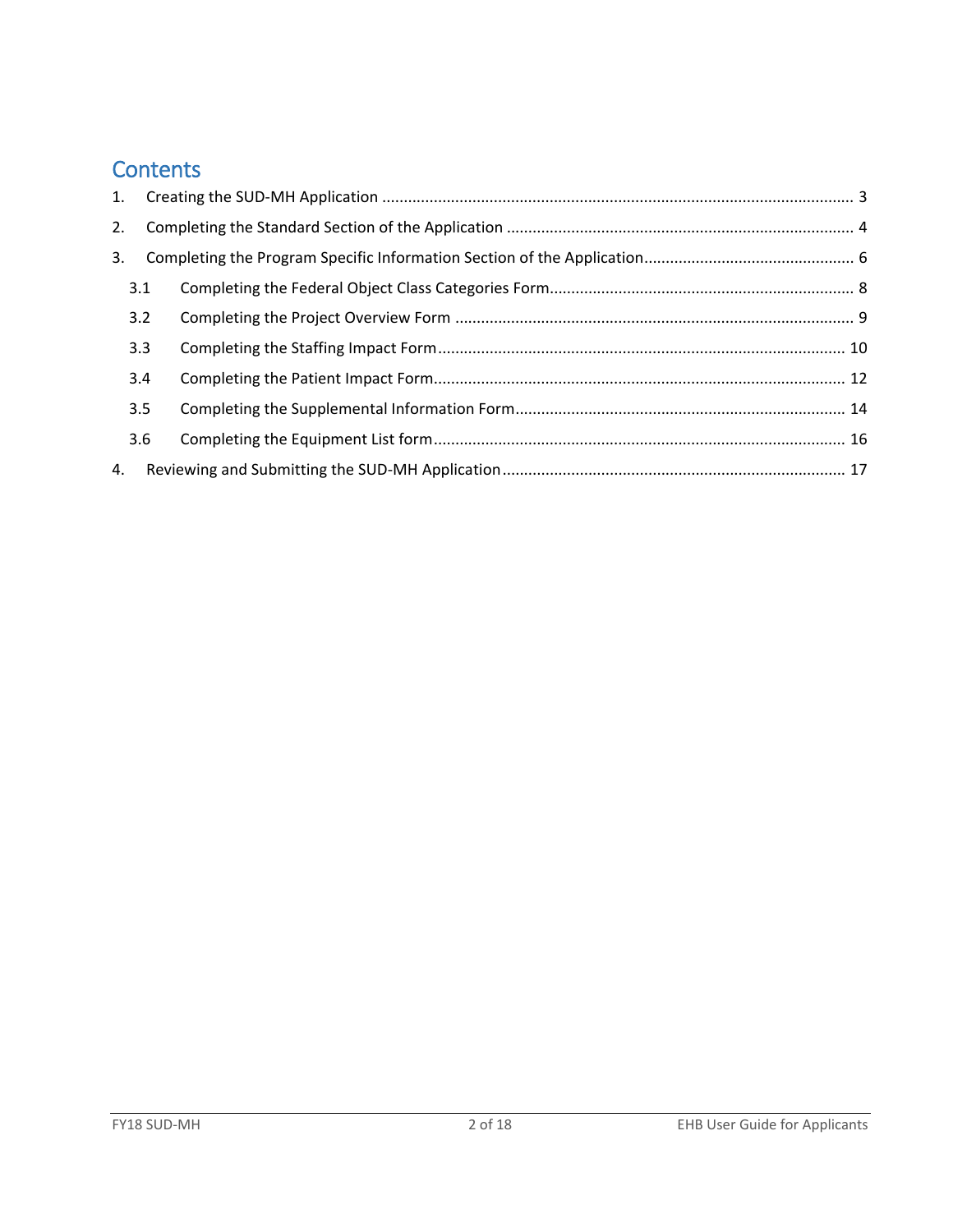This user guide describes the steps you need to follow to apply for Fiscal Year (FY) 2018 Expanding Access to Quality Substance Use Disorder and Mental Health Services (SUD-MH) supplemental funding in HRSA's Electronic Handbooks (EHB) (Announcement number HRSA-18-118).

# <span id="page-2-0"></span>1. Creating the SUD-MH Application

You will need a web link and an eligibility code to create your SUD-MH application in EHB. The link and the eligibility code will be emailed to the individuals listed as Authorizing Official (AO), Business Official (BO), and Project Director (PD) in your EHB Health Center Program operational (H80) grant folder.

- 1. Click the web link provided to you in the email notification sent by HRSA. The system directs you to EHB.
- 2. Enter your EHB username and password, and click the **[Login]** button. **Note:** If you do not have a username, then you must register in EHB. Do not create duplicate accounts. If you experience login issues or forgot your password, contact the HRSA Contact Center for assistance at: <https://www.hrsa.gov/about/contact/ehbhelp.aspx> or 877-464-4772 (Monday-Friday, 8 a.m. to 8 p.m. ET)
- <span id="page-2-1"></span>3. On the resulting **Grant Application – Create** page, enter the 4-digit Eligibility Code provided in the email notification sent by HRSA (**[Figure 1](#page-2-1)**, **1**).

| <b>Grant Application - Create</b>                                                                   |                                                   |
|-----------------------------------------------------------------------------------------------------|---------------------------------------------------|
| Fields with * are required                                                                          |                                                   |
| <b>Funding Cycle Information</b>                                                                    |                                                   |
| Announcement Number                                                                                 | sing and                                          |
| Announcement name                                                                                   | and himself could be ready                        |
| Program Name                                                                                        | Health Center Program                             |
| Program Type                                                                                        | Non-Construction                                  |
| Application Deadline                                                                                | $-10.04 - 0.06$                                   |
| <b>Select Application Type</b>                                                                      |                                                   |
| · Eligibility Code<br>$\overline{2}$                                                                |                                                   |
| $\bullet$ Application Type<br>$\mathfrak{X}$                                                        | Competing Continuation<br>Revision (Supplemental) |
| Revision Type<br>(Required for 'Revision) luggitementally applications)                             | <b>E</b> ffecrease C Decrease C N/A               |
| Grant Number<br>(Required for Competing Continuation' and Theriston(Supportmental)<br>applications) | z<br>Teg coocstoote                               |
|                                                                                                     | $\sqrt{5}$                                        |
| Cancel                                                                                              | Continue                                          |

**Figure 1: Grant Application – Create Page**

- 4. Select "Revision (Supplemental)" as the Application Type (**[Figure 1](#page-2-1)**, **2**).
- 5. Select "Increase" as the Revision Type (**[Figure 1](#page-2-1)**, **3**).
- 6. Provide the H80 grant number under which you are submitting your SUD-MH application (**[Figure 1](#page-2-1)**, **4**).
- 7. Click the **[Continue]** button (**[Figure 1](#page-2-1)**, **5**).
- The system navigates to the **Select Sub Program(s)** page where your H80 grant's sub-programs will be pre-selected. Health Center Program sub-program funding streams are: Community Health Centers (CHC), Migrant Health Centers (MHC), Health Care for the Homeless (HCH), and/or Public Housing Primary Care (PHPC) (**Figure 2**).
- 8. Ensure that the sub-program selection on this page is accurate. If the sub-programs do not align with your current H80 grant, adjust the sub-program selections as needed. Contact the SUD-MH technical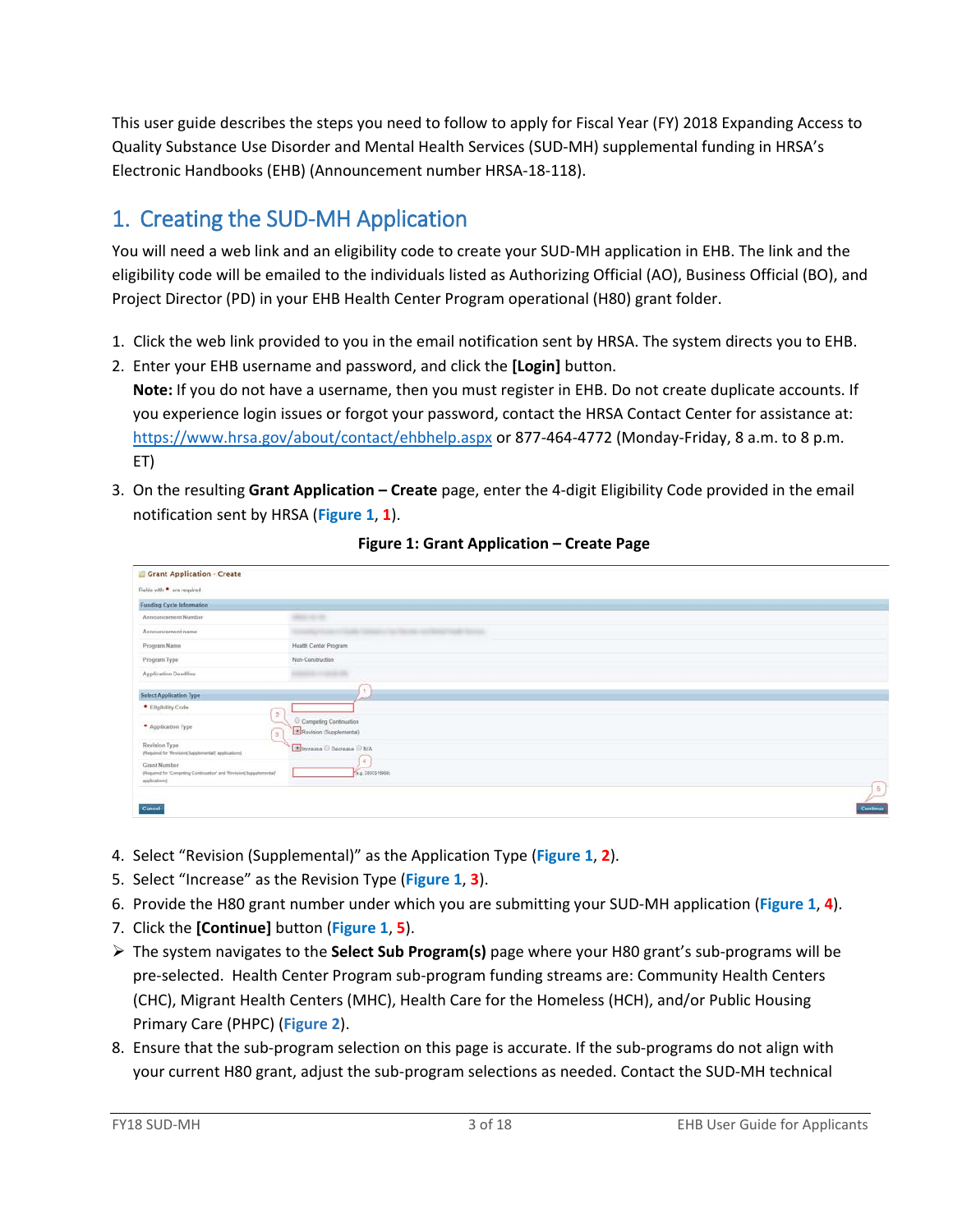assistance team a[t sud-mh@hrsa.gov](mailto:sud-mh@hrsa.gov) if you have questions about the H80 sub-program breakdown included in the email notification you received.

**Note**: SUD-MH supplemental funding must be requested in the same sub-program funding proportion as the existing H80 grant funding.

| <b>Funding Cycle Information</b> |                              |        |
|----------------------------------|------------------------------|--------|
| Announcement Number              | HRSA-18-118                  |        |
| Announcement name                | <b>CARD SERVICE</b>          |        |
| Program Name                     | Health Center Program        |        |
| Program Type                     | Non-Construction             |        |
| Application Deadline             | <b>CONTRACTOR</b>            |        |
| Select Sub Program(s)            |                              |        |
| Select                           | Program                      | CFDA   |
| α                                | Community Health Centers     | 93.224 |
| ø                                | Health Care for the Homeless | 93.224 |
| 日                                | Migrant Health Centers       | 93 224 |
| G)                               | Public Housing               | 93 224 |

9. Click the **[Continue]** button on this page.

- The system creates the SUD-MH application and displays the EHB Application Tracking Number.
- 10. Record the EHB Application Tracking Number and click the **[Continue]** button to start the application.
- The system navigates to the **Application – Status Overview** page.

# <span id="page-3-0"></span>2. Completing the Standard Section of the Application

For all Standard section forms, most required fields will be pre-populated with your organization's information. Review the information and update as needed.

1. On the **Application – Status Overview** page, click the **Update** link and complete **Parts 1** and **2** of the **SF-424** (**[Figure 3](#page-3-1)**, **1**).

<span id="page-3-1"></span>

### **Figure 3: Application – Status Overview Page**

#### **Note:**

• For **Parts 1** and **2** of the **SF-424**, applicants are only required to complete the sections indicated as \* required for completion.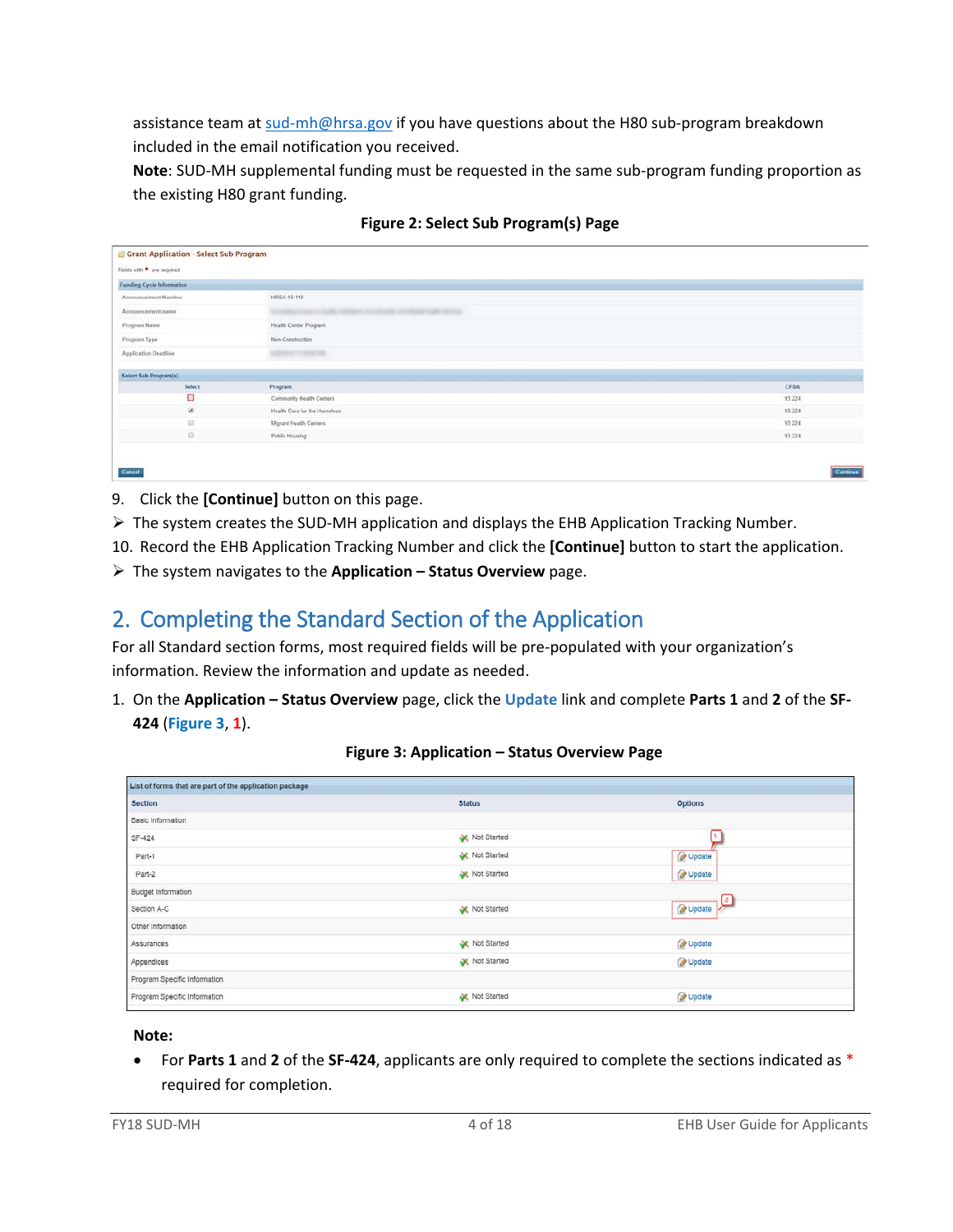- If you need to include additional congressional districts when completing the "Congressional Districts" fields, you may upload an attachment with the relevant information by clicking on the **[Attach File]** button on the "Additional Program/Project Congressional Districts" line.
- The "Project Description/Abstract" attachment is not required for the SUD-MH application, but the EHB system requires at least one attachment. You may upload a blank document or, if desired, you may upload a one-page table that demonstrates the relationship between your proposed goals, activities, resources, and purchases. An example is available on the [SUD-MH technical assistance](https://bphc.hrsa.gov/programopportunities/fundingopportunities/sud-mh)  [website.](https://bphc.hrsa.gov/programopportunities/fundingopportunities/sud-mh) Submission of a table is optional.
- 2. Once you have completed the **SF-424 Parts 1** and **2**, proceed to the **Budget Information - Section A-C form**. You can navigate there by clicking on the **[Save and Continue]** button on the **SF-424 – Part 2** form, or by returning to the **Application – Status Overview** page and clicking on the **Update** link for the **Section A-C** under the **Budget Information** section (**[Figure 3](#page-3-1)**, **2**).

<span id="page-4-0"></span>

| * Section A - Budget Summary              |                    |                                    |             |         |                                                                              | Update<br>$\cdot$ H $\sim$ |
|-------------------------------------------|--------------------|------------------------------------|-------------|---------|------------------------------------------------------------------------------|----------------------------|
| <b>Grant Program Function or Activity</b> | <b>CFDA Number</b> | <b>Estimated Unobligated Funds</b> |             |         | <b>New or Revised Budget</b><br>Total<br>\$0.00<br>\$0.00<br><b>D</b> Update |                            |
|                                           |                    | Federal                            | Non-Federal | Federal | Non-Federal                                                                  |                            |
| Health Care for the Homeless              | 93.224             | \$0.00                             | \$0.00      | \$0.00  | \$0.00                                                                       |                            |
| Update Sub Program                        | Total              | \$0.00                             | \$0.00      | \$0.00  | \$0.00                                                                       |                            |
| * Section C - Non Federal Resources       |                    |                                    |             |         |                                                                              |                            |
| <b>Grant Program Function or Activity</b> | Applicant          | <b>State</b>                       | Local       | Other   | Program Income                                                               | Total                      |
| Health Care for the Homeless              | \$0.00             | \$0.00                             | \$0.00      | \$0.00  | \$0.00                                                                       | \$0.00                     |
| Total                                     | \$0.00             | \$0.00                             | \$0.00      | \$0.00  | \$0.00                                                                       | $\mathbf{3}$<br>\$0.00     |
| Go to Previous Page                       |                    |                                    |             |         | Save                                                                         | Save and Continue          |

#### **Figure 4: Budget Information – Section A-C**

- 3. On the **Budget Information - Section A-C Form**, if you need to adjust the listed sub-program(s), click on the **[Update Sub Program]** button under the **Section A – Budget Summary** section (**[Figure 4](#page-4-0)**, **1**).
- 4. Click on the **[Update]** button on the **Section A – Budget Summary** section to add the **New or Revised Budget** amounts, federal and non-federal, as applicable (**[Figure 4](#page-4-0)**, **2**). Federal budget amounts must be requested in the same sub-program funding proportions as your existing H80 grant.

### **Note:**

- HRSA emailed you the total maximum federal SUD-MH funding amount that you may request for year 1 divided by your current H80 grant sub-program funding proportions.
- The total amount of federal funds requested for year 1 should include both expanded services (base of up to \$100,000 and additional medication-assisted treatment (MAT) funding, as applicable) and one-time funding (up to \$150,000).
- Note that this form is the only budget form in the SUD-MH application where you will include only year 1 of your funding request.
- Leave the Estimated Unobligated Funds columns blank.
- 5. Once you have completed the **Budget Information – Section A-C Form,** click the **[Save and Continue]** button (**[Figure 4](#page-4-0)**, **3**) to proceed to the **Assurances Form**.
- 6. Complete the **Assurances Form** and click on the **[Save and Continue]** button to navigate to the **Appendices Form**.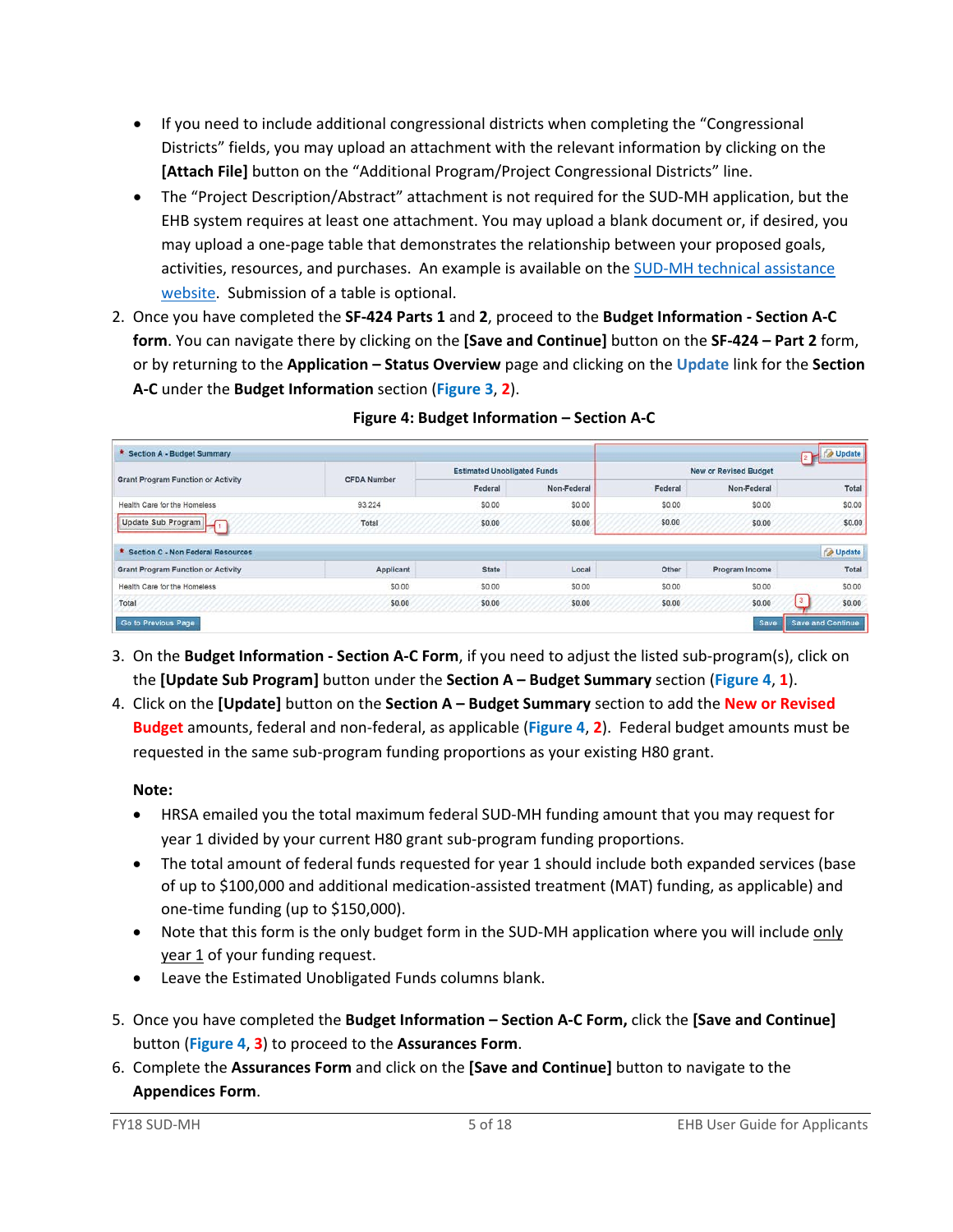7. Complete the **Appendices Form** by uploading the required Budget Narrative.

### **Note:**

- Provide a 2-year Budget Narrative that outlines federal and non-federal costs (including program income, if any) for year 1 (9/1/2018 to 8/31/2019) and year 2 (9/1/2019 to 8/31/2020) separately.
- Refer to the sample Budget Narrative available on the [SUD-MH technical assistance website](https://bphc.hrsa.gov/programopportunities/fundingopportunities/sud-mh) for guidance and details on each object class category.
- When the application is printed by HRSA, documents will print as they are formatted by the applicant. **Applicants are encouraged to limit Excel documents to one spreadsheet only (i.e., one tab in the workbook) and to make sure that the print area is set to the information that must appear in the Budget Narrative.**
- Use an easily readable font (no less than a 10-point font) with 1.0-line spacing.
- The allowable types of files for upload are doc, rtf, txt, wpd, pdf, xls, msg, jpg, jpeg, tif, xfd, xlsx, docx, ppt, pptx, and vsd. The maximum allowable size for each attachment is 100 MB.
- 8. Click on the **[Save and Continue]** button to navigate to the Program Specific Information section of the application.

# <span id="page-5-0"></span>3. Completing the Program Specific Information Section of the Application

The SUD-MH application includes the following Program Specific forms:

- **Federal Object Class Categories (FOCC) Form**
- **Project Overview**
- **Project Impact**
	- o **Staffing Impact**
	- o **Patient Impact**
	- o **Supplemental Information**
- **Equipment List Form** (as applicable)

These six forms are accessible via the Program Specific Information left menu (**[Figure 5: Program Specific](#page-6-0)  [Information Left Menu](#page-6-0)**, **1**). Navigate back to the Standard section of the application as needed via the All Forms section of the left menu (**[Figure 5: Program Specific Information Left Menu](#page-6-0)**, **2**). This section contains links to the **Appendices**, **Status Overview**, and **Submit** sections of the Standard application. Also, to edit any of the forms above use the "Update" button on the **Status Overview** page (**[Figure 6](#page-6-0)**,**1**).

• For example, if you need to adjust your year 1 federal funding request on the SF-424A Budget Information Form, you can navigate back to it by clicking on Appendices (**[Figure 5: Program Specific](#page-6-0)  [Information Left Menu](#page-6-0)**, **2**) and then expanding the left menu to show all the standard side forms and then selecting Section A-C and making the relevant changes.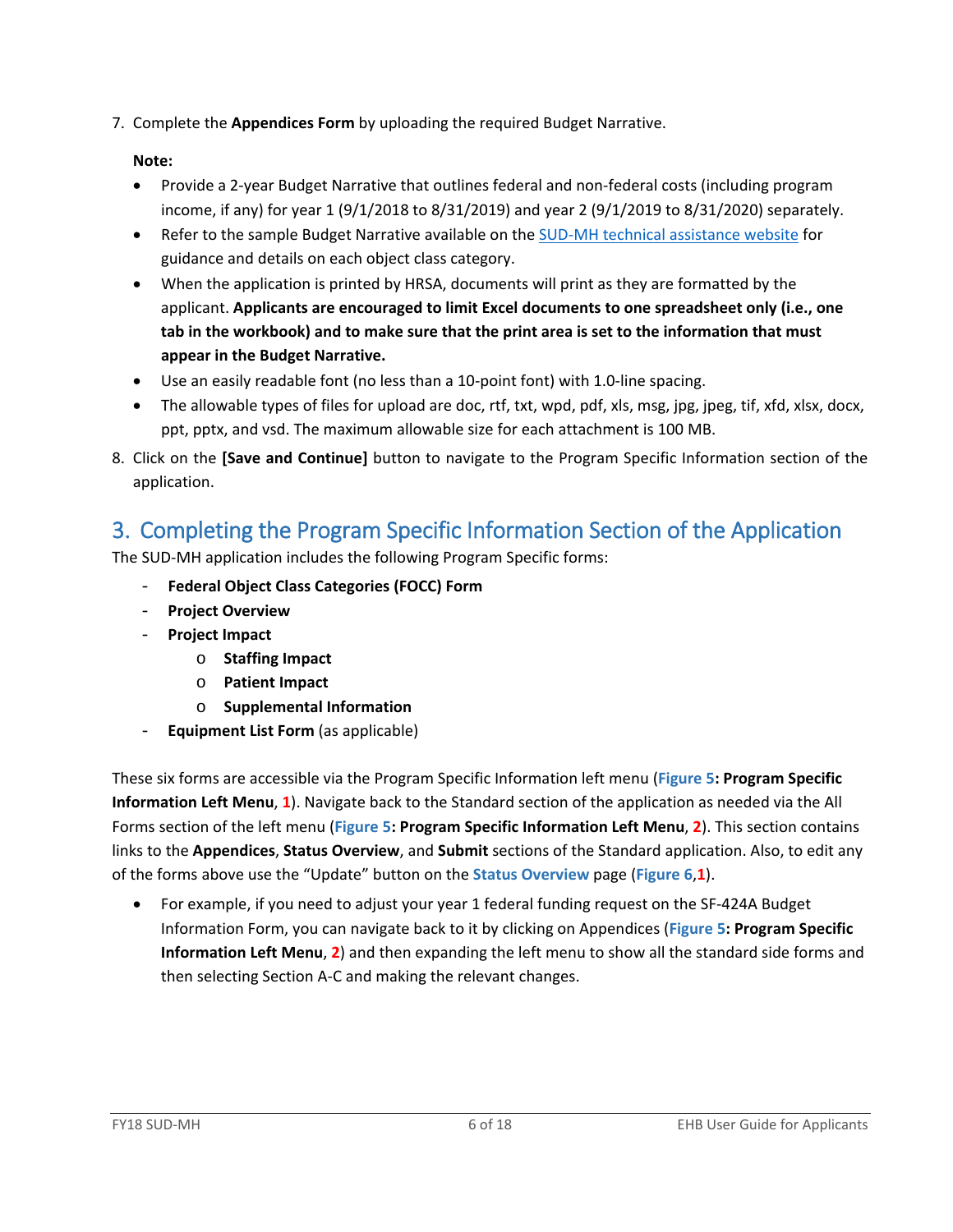| <b>TASKS</b>                  | $\overline{\ll}$ |  |  |  |  |  |  |
|-------------------------------|------------------|--|--|--|--|--|--|
| <b>Program Specific</b>       |                  |  |  |  |  |  |  |
| Information                   |                  |  |  |  |  |  |  |
| Overview                      |                  |  |  |  |  |  |  |
| <b>Status Overview</b>        |                  |  |  |  |  |  |  |
| <b>Budget Information</b>     |                  |  |  |  |  |  |  |
| Federal Object Class          |                  |  |  |  |  |  |  |
| Categories                    |                  |  |  |  |  |  |  |
| <b>Project Information</b>    |                  |  |  |  |  |  |  |
|                               | Project Overview |  |  |  |  |  |  |
| Project Impact                |                  |  |  |  |  |  |  |
| <b>Other Information</b>      |                  |  |  |  |  |  |  |
| Equipment List                |                  |  |  |  |  |  |  |
| <b>Review</b>                 |                  |  |  |  |  |  |  |
| <b>Program Specific Forms</b> |                  |  |  |  |  |  |  |
| <b>All Forms</b>              | $\overline{2}$   |  |  |  |  |  |  |
| Overview                      |                  |  |  |  |  |  |  |
| Appendices                    |                  |  |  |  |  |  |  |
| <b>Complete Status</b>        |                  |  |  |  |  |  |  |
| Submit                        |                  |  |  |  |  |  |  |

<span id="page-6-0"></span>**Figure 5: Program Specific Information Left Menu**

**Figure 6: Program Specific Information Status Section**

| v                                                          | APPEARE PRODUCE SEASON<br>Due Date:                     | (Due In: Days)   Program Specific Status:          |
|------------------------------------------------------------|---------------------------------------------------------|----------------------------------------------------|
| Announcement Number: HRSA-18-118                           | Announcement Name:                                      | Application Type: Revision (Supplemental)          |
| Grant Number:                                              | Year 1 Total Federal Funding (Eligible/Requested):<br>۰ | Year 2 Total Federal Funding (Eligible/Requested): |
| ▼ Resources <b>C</b>                                       |                                                         |                                                    |
| View                                                       |                                                         |                                                    |
| FY 2018 SUD-MH User Guide Funding Opportunity Announcement |                                                         |                                                    |
| <b>Program Specific Information Status</b>                 |                                                         |                                                    |
| Section                                                    | <b>Status</b>                                           | Options                                            |
| <b>Budget Information</b>                                  |                                                         |                                                    |
| Federal Object Class Categories                            | Not Started                                             | Update =                                           |
| Project Information                                        |                                                         |                                                    |
| Project Overview                                           | X Not Started                                           | Update =                                           |
| Project Impact                                             | X Not Started                                           |                                                    |
| Staffing Impact                                            | Not Started                                             | Update =                                           |
| Patient Impact                                             | X Not Started                                           | DUpdate =                                          |
| Supplemental Information                                   | Not Started                                             | Update =                                           |
| Other Information                                          |                                                         |                                                    |
| Equipment List                                             | Not Started                                             | Dupdate =                                          |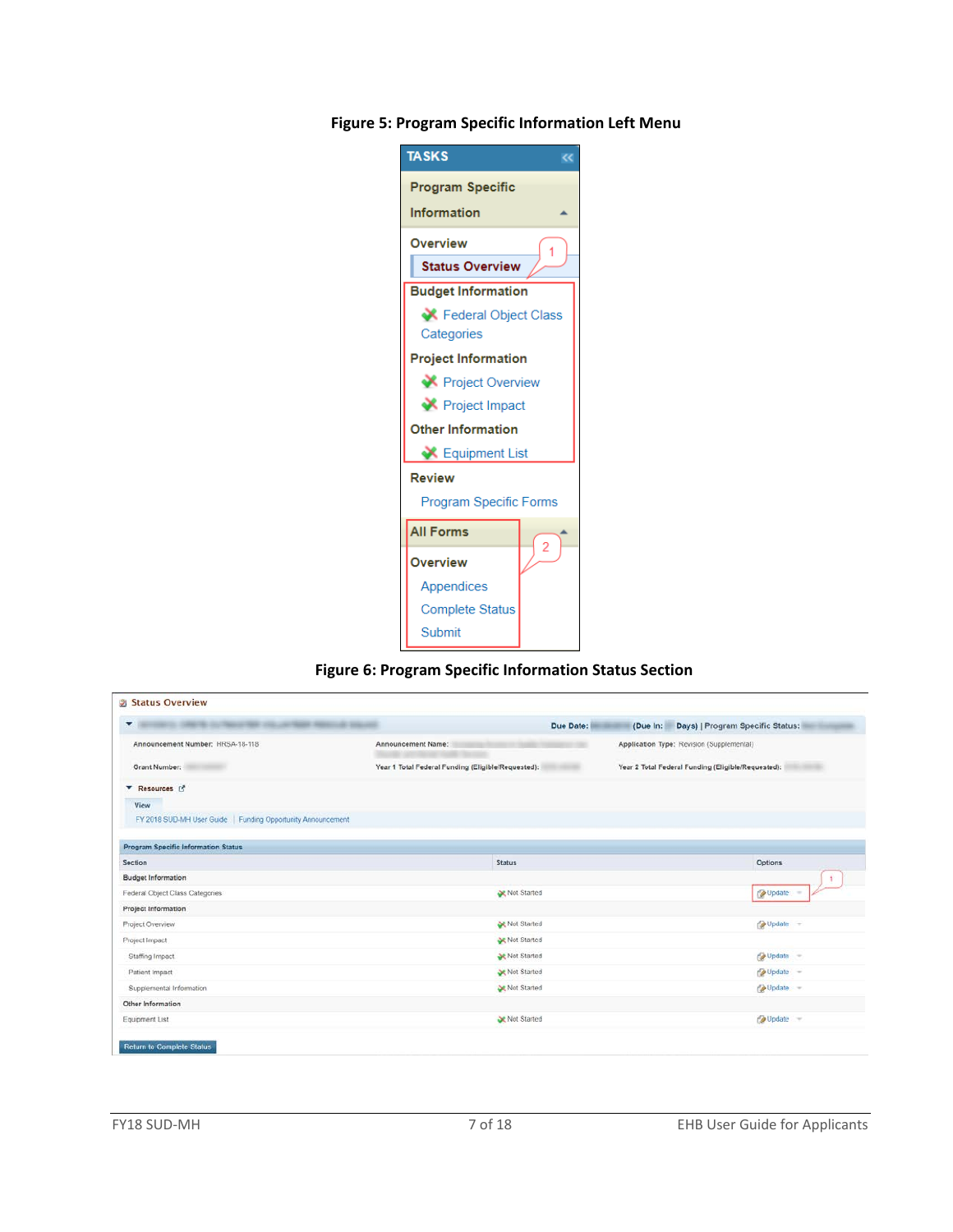# <span id="page-7-0"></span>3.1 Completing the Federal Object Class Categories Form

1. In the **Budget Categories** section, enter the federal and non-federal amounts for each Object Class Category (e.g., Personnel, Equipment, Contractual) (**[Figure 7: Federal Object Class Categories Form](#page-7-1)**, **1**) for year 1 and year 2. Ensure that the totals in line k are equal to the respective federal and non-federal amounts displayed under the **Total Proposed Budget** section of the form (**Figure 7: [Federal Object Class](#page-7-1)  [Categories Form](#page-7-1)**, **3**).

<span id="page-7-1"></span>

| ü<br>Note(s):<br>Enter federal and non-federal expenses by object class category (e.g., personnel, equipment, supplies) below for all proposed activities for year 1 (9/1/2018 to 8/31/2019) and year 2 (9/1/2019 to 8/31/2020) separately.          |         |             |              |             |                                    |        |
|------------------------------------------------------------------------------------------------------------------------------------------------------------------------------------------------------------------------------------------------------|---------|-------------|--------------|-------------|------------------------------------|--------|
| The total federal request for year 1 should include both requested expanded services and one-time funding. You may propose to use one-time funding toward equipment and/or minor alterations and renovations (A/R) costs in ye<br>Construction line. |         |             |              |             |                                    |        |
| LANSING MODELAND COLLEGE<br>Þ.                                                                                                                                                                                                                       |         |             |              | Due Date    | (Due In:   Days)   Section Status: |        |
| ▼ Resources D                                                                                                                                                                                                                                        |         |             |              |             |                                    |        |
| View                                                                                                                                                                                                                                                 |         |             |              |             |                                    |        |
| FY 2018 SUD-MH User Guide   Funding Opportunity Announcement                                                                                                                                                                                         |         |             |              |             |                                    |        |
| Fields with * are required                                                                                                                                                                                                                           |         |             | 1            |             |                                    |        |
| * Budget Categories                                                                                                                                                                                                                                  |         |             |              |             |                                    |        |
| <b>Object Class Category</b>                                                                                                                                                                                                                         | Year 1  |             | Year 2       |             | Total                              |        |
|                                                                                                                                                                                                                                                      | Federal | Non-Federal | Federal      | Non-Federal | Year <sub>1</sub>                  | Year 2 |
| a. Personnel                                                                                                                                                                                                                                         |         |             |              |             | \$0.00                             | \$0.00 |
| b. Fringe Benefits                                                                                                                                                                                                                                   |         |             | $\mathbf{2}$ |             | \$0.00                             | \$0.00 |
| c. Travel                                                                                                                                                                                                                                            |         |             |              |             | \$0.00                             | \$0.00 |
| d. Equipment (                                                                                                                                                                                                                                       |         |             | N/A          |             | \$0.00                             | \$0.00 |
| e. Supplies (D)                                                                                                                                                                                                                                      |         |             |              |             | \$0.00                             | \$0.00 |
| f. Contractual                                                                                                                                                                                                                                       |         |             |              |             | \$0.00                             | 50.00  |
| g. Construction                                                                                                                                                                                                                                      |         |             | N/A          |             | \$0.00                             | \$0.00 |
| h. Other                                                                                                                                                                                                                                             |         |             |              |             | \$0.00                             | \$0.00 |
| i. Total Direct Charges (sum of a through h)<br>Calculate Total And Save                                                                                                                                                                             | \$0.00  | \$0.00      | \$0.00<br>3  | \$0.00      | \$0.00                             | \$0.00 |
| j. Indirect Charges                                                                                                                                                                                                                                  |         |             |              |             | 50.00                              | \$0.00 |
| k. Total Budget Specified in this application (sum of i through j)<br>Calculate Total And Save                                                                                                                                                       | 50.00   | \$0.00      | 50.00        | \$0.00      | \$0.00                             | 50.00  |

#### **Figure 7: Federal Object Class Categories Form**

#### **Note:**

- Enter zero ("0") if you do not wish to request funds for a category. No categories may be left blank.
- You may propose to use one-time funding toward costs that will support service expansion activities, including equipment and/or minor alterations and renovations (A/R) costs, in year 1 only. Enter minor A/R costs on the Construction line (row g).
- The year 1 federal amount for the Equipment and Construction rows combined may not exceed your one-time funding request amount (up to \$150,000).
- If federal funding is requested in the "Equipment" line item of this form (**[Figure 7: Federal Object](#page-7-1)  [Class Categories Form](#page-7-1)**, **2**), you must also complete the **Equipment List Form**. If SUD-MH funding will not be used for equipment costs, the **Equipment List Form** cannot be edited.
	- a. Equipment is defined as tangible personal property (including information technology systems) having a useful life of more than one year and a per-unit acquisition cost which equals or exceeds the lesser of the capitalization level established by the non-federal entity for financial statement purposes, or \$5,000.
	- b. Equipment that does not meet the \$5,000 threshold listed above should be included in the "Supplies" line (row e).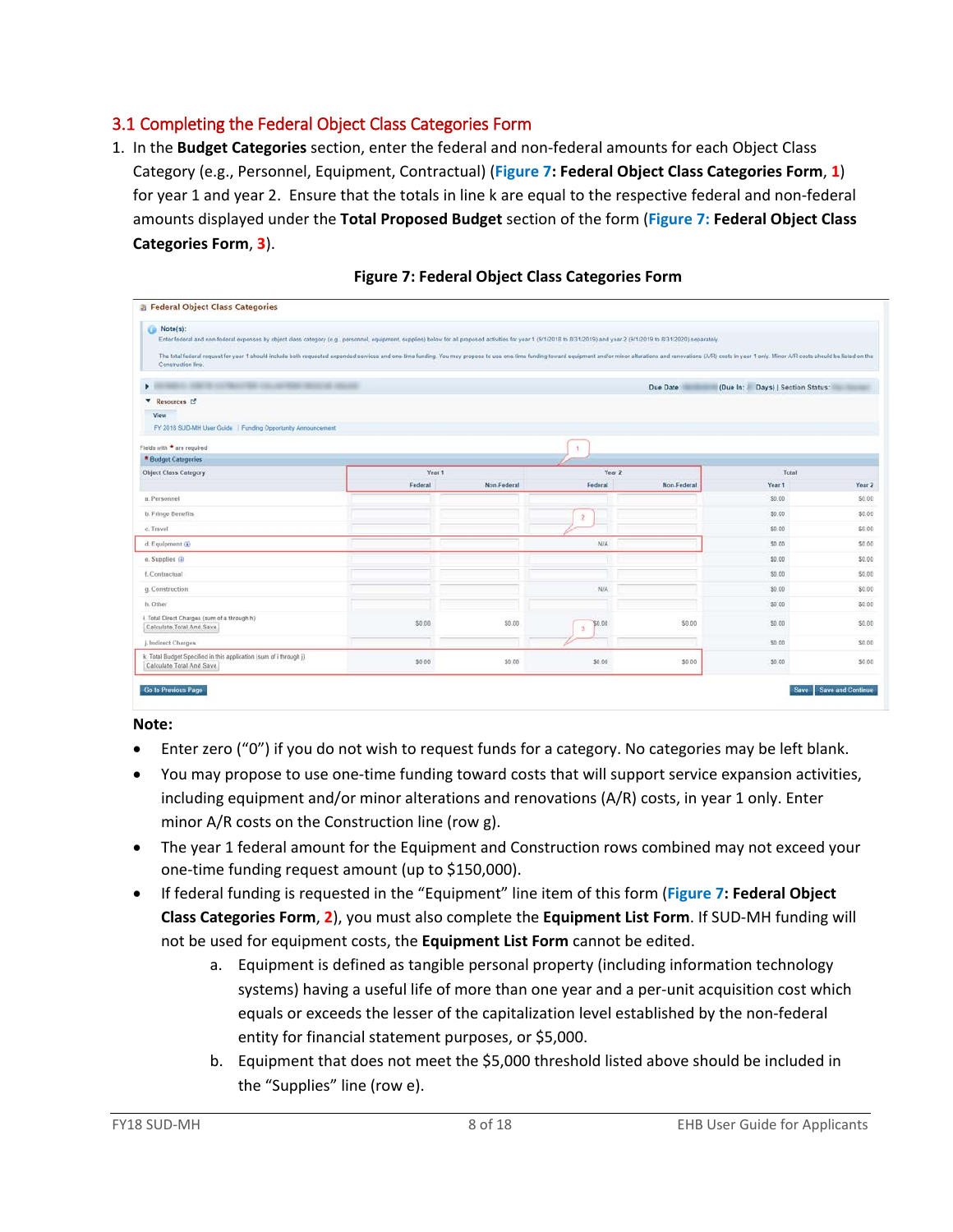- Your total year 1 federal request (row k) should include both expanded services (base of up to \$100,000 and additional MAT funding, as applicable) and one-time funding (\$150,000).
- Your total year 2 federal request (row k) should include expanded services (base of up to \$100,000 and additional MAT funding, as applicable).
- 2. Click on the **[Save and Continue]** button to proceed to the **Project Overview Form**.

# <span id="page-8-0"></span>3.2 Completing the Project Overview Form

On the **Project Overview Form**, you will complete the federal funding request, evidence based strategies, and project narrative sections. To complete this form, follow the steps below.

- 1. Enter the dollar amounts for Expanded Services Funding for year 1 and year 2. These are required fields. (**[Figure 8: Project Overview Form](#page-11-1)**, **1**). Include base funding and additional MAT funding, as applicable.
- 2. Enter the dollar amount for One-Time Funding to Support Service Expansion in year 1. This is an optional field. (**[Figure 8: Project Overview Form](#page-11-1)**, **2**).
- 3. For Evidence-Based Strategies, identify which evidence-based strategy(ies) SUD-MH funding will help implement and/or advance. Select all that apply. (**[Figure 8: Project Overview Form](#page-11-1)**, **3**).
- 4. In the Project Narrative section, provide narrative answers to the two questions that detail the proposed SUD-MH project (**[Figure 8: Project Overview Form](#page-11-1)**, **4**). Each answer has a limit of 2,500 characters, including spaces (which is about three-quarters of a page). **Note:**
	- Your total year 1 and year 2 funding request amounts may not exceed the maximum amount of funding for each year that HRSA communicated to you by email.
	- One-time funding is only available in year 1.
	- If you are eligible for and request additional MAT funding, you must also increase the number of patients receiving MAT for OUD by December 31, 2019 on the Patient Impact Form.
	- The total year 1 and year 2 federal funding requested on the Project Overview Form must equal the total year 1 and year 2 federal funding request on the Federal Object Class Categories form.
	- At least one option must be selected in the Evidence-Based Strategies section. You may select as many options as desired.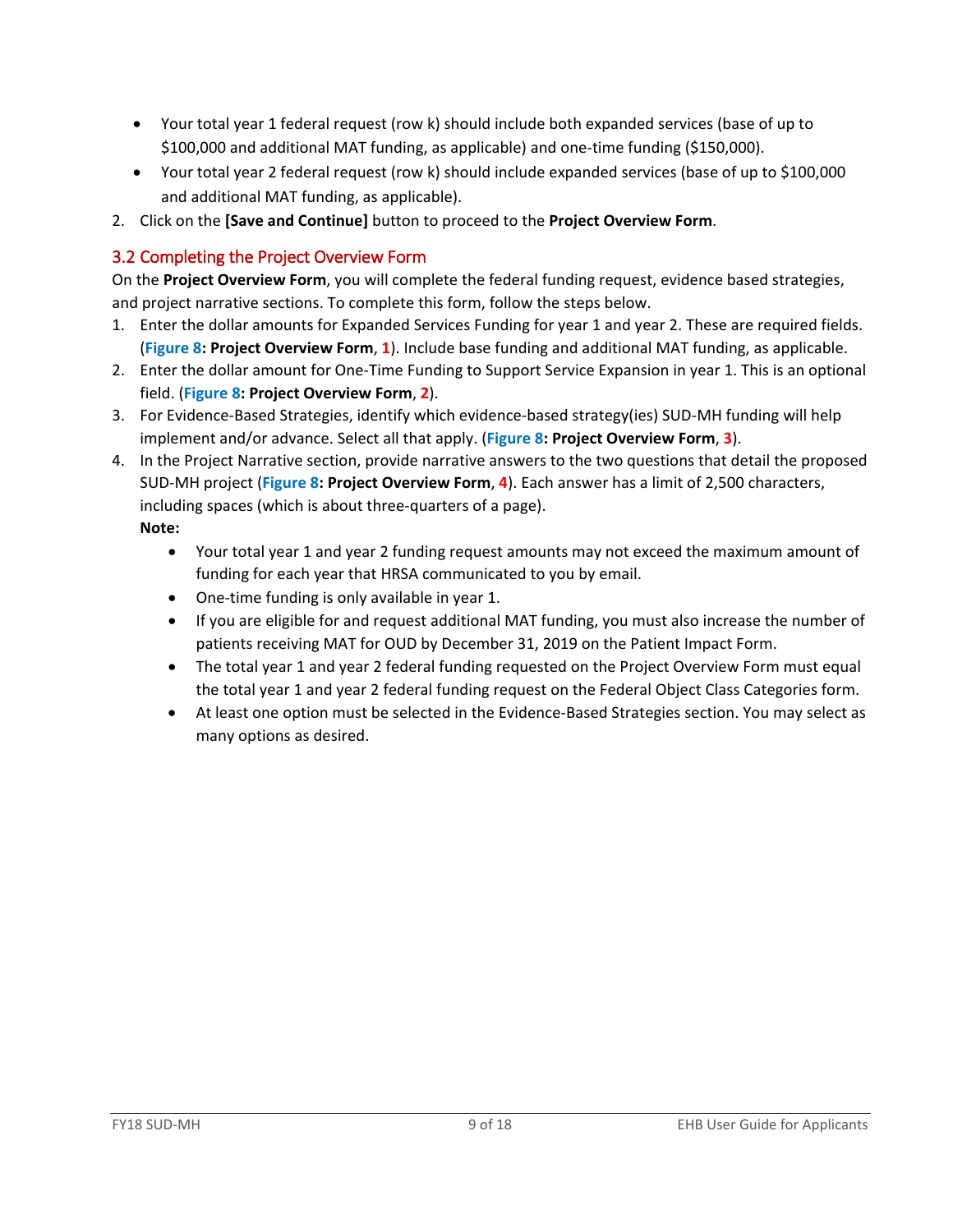|  |  |  | <b>Figure 8: Project Overview Form</b> |  |
|--|--|--|----------------------------------------|--|
|--|--|--|----------------------------------------|--|

| <b>B</b> Project Overview                                                                                                                                                                                                                                                                                                                                                               |                     |                                   |                                   |
|-----------------------------------------------------------------------------------------------------------------------------------------------------------------------------------------------------------------------------------------------------------------------------------------------------------------------------------------------------------------------------------------|---------------------|-----------------------------------|-----------------------------------|
|                                                                                                                                                                                                                                                                                                                                                                                         |                     |                                   |                                   |
| $Note(s)$ :<br>You must propose to implement or advance evidence-based strategies to:                                                                                                                                                                                                                                                                                                   |                     |                                   |                                   |
| 1) Expand access to quality integrated substance use disorder (SUD) prevention and treatment services, including those addressing opioid use disorder (OUD) and other emerging SUD issues; to best meet the health needs of th<br>2) Expand access to quality integrated mental health services, with a focus on conditions that increase risk for or co-occur with SUD, including OUD. |                     |                                   |                                   |
| $\mathbf{F}$                                                                                                                                                                                                                                                                                                                                                                            | Due Date:           | (Due In: Days)   Section Status:  |                                   |
| ▼ Resources IS                                                                                                                                                                                                                                                                                                                                                                          |                     |                                   |                                   |
| View                                                                                                                                                                                                                                                                                                                                                                                    |                     |                                   |                                   |
| FY 2018 SUD-MH User Guide   Funding Opportunity Announcement                                                                                                                                                                                                                                                                                                                            |                     |                                   | $\ddot{\phantom{1}}$              |
| Fields with * are required                                                                                                                                                                                                                                                                                                                                                              |                     |                                   |                                   |
| <b>Federal Funding Request</b>                                                                                                                                                                                                                                                                                                                                                          |                     | Year 1 Federal Funds<br>Requested | Year 2 Federal Funds<br>Requested |
| * Expanded Services Funding                                                                                                                                                                                                                                                                                                                                                             |                     |                                   |                                   |
| You must request expanded services funding to implement and/or advance evidence-based strategies to expand access to integrated SUD and/or mental health services, including additional MAT services, if applicable, for years                                                                                                                                                          |                     |                                   |                                   |
| Note the following when completing this form:                                                                                                                                                                                                                                                                                                                                           |                     |                                   |                                   |
| . Additional expanded services funding is available to health centers currently providing MAT services as demonstrated by 2017 UDS to increase the number of patients receiving MAT services.                                                                                                                                                                                           |                     | \$0                               | \$0                               |
| . If your health center did not report patients receiving MAT for OUD in 2017, you may request only the base level of expanded services funding in years 1 and 2 (plus one-time funding in year 1).<br>. Funding is anticipated to continue to support service expansion activities in year 2.                                                                                          |                     |                                   |                                   |
| . HRSA provided the maximum amount of funding each health center is eligible to request for years 1 and 2 by email<br>. Expanded services funding is expected to become part of the H80 grant award (roll into base funding) confingent upon available funding and satisfactory progress.                                                                                               |                     |                                   |                                   |
|                                                                                                                                                                                                                                                                                                                                                                                         |                     |                                   |                                   |
| One-Time Funding to Support Service Expansion (Optional)                                                                                                                                                                                                                                                                                                                                |                     | 50                                | <b>N/A</b>                        |
| You may also request one-time funding to support increased access to integrated SUD and/or mental health services, including additional MAT services, if applicable, in year 1. One-time funding is not available in year 2.<br>Total                                                                                                                                                   |                     |                                   |                                   |
| Calculate and Save                                                                                                                                                                                                                                                                                                                                                                      |                     | 50                                | \$0                               |
| Evidence-Based Strategies                                                                                                                                                                                                                                                                                                                                                               |                     |                                   |                                   |
| Identify which evidence-based integration strategy(les) SUD-MH funding will help you implement and/or advance. Select all that apply. If "Other"<br>is selected, describe the proposed evidence-based strategy(ies) in Project Narrative question 1 below.                                                                                                                              | 3<br>Select All The |                                   |                                   |
| <b>Medication Assisted Treatment</b>                                                                                                                                                                                                                                                                                                                                                    |                     |                                   |                                   |
| Collaborative Care Model                                                                                                                                                                                                                                                                                                                                                                |                     |                                   |                                   |
| <b>Patient Centered Medical Home</b>                                                                                                                                                                                                                                                                                                                                                    |                     |                                   |                                   |
| <b>Medicaid Health Homes</b>                                                                                                                                                                                                                                                                                                                                                            |                     |                                   |                                   |
| <b>Four Quadrant Model</b>                                                                                                                                                                                                                                                                                                                                                              |                     |                                   |                                   |
| <b>Assertive Community Treatment (ACT)</b>                                                                                                                                                                                                                                                                                                                                              |                     |                                   |                                   |
| Integration of Mental Health, Substance Use, and Primary Care Services                                                                                                                                                                                                                                                                                                                  |                     |                                   |                                   |
| Improving Mood-Promoting Access to Collaborative Treatment (IMPACT)                                                                                                                                                                                                                                                                                                                     |                     |                                   |                                   |
| Screening, Brief Interventions, Referral to Treatment (SBIRT)                                                                                                                                                                                                                                                                                                                           |                     |                                   |                                   |
| Other evidence-based<br>$\overline{4}$<br>In your response to Pr<br>arrative question 1 below, provide details on the selected integration strategy(ies)                                                                                                                                                                                                                                |                     |                                   |                                   |
| <b>Project Narrative</b>                                                                                                                                                                                                                                                                                                                                                                |                     |                                   |                                   |
| * 1. Describe how proposed activities and purchases will help implement and/or advance each identified evidence based integration strategy, including how they address the health center's overarching SUD and/or mental healt                                                                                                                                                          |                     |                                   |                                   |
| If you selected 'Other' above, identify the selected integration strategy(les) and briefly state the evidence base. If you wish to submit a table or diagram to support this narrative, do so in the Project Description/Abstr                                                                                                                                                          |                     |                                   |                                   |
| Approximately 3/4 page. (Max 2500 Characters with spaces)                                                                                                                                                                                                                                                                                                                               |                     |                                   |                                   |
|                                                                                                                                                                                                                                                                                                                                                                                         |                     |                                   |                                   |
|                                                                                                                                                                                                                                                                                                                                                                                         |                     |                                   |                                   |
|                                                                                                                                                                                                                                                                                                                                                                                         |                     |                                   |                                   |
|                                                                                                                                                                                                                                                                                                                                                                                         |                     |                                   |                                   |
|                                                                                                                                                                                                                                                                                                                                                                                         |                     |                                   |                                   |
|                                                                                                                                                                                                                                                                                                                                                                                         |                     |                                   |                                   |
| * 2. Describe the actions that you will take to achieve expanded access to quality integrated SUD and/or mental health services, including proposed personnet and one-time funding uses (if requested). If additional MAT fund<br>OUD.                                                                                                                                                  |                     |                                   |                                   |
| Approximately 3/4 page. (Max 2500 Characters with spaces)                                                                                                                                                                                                                                                                                                                               |                     |                                   |                                   |
|                                                                                                                                                                                                                                                                                                                                                                                         |                     |                                   |                                   |
|                                                                                                                                                                                                                                                                                                                                                                                         |                     |                                   |                                   |
|                                                                                                                                                                                                                                                                                                                                                                                         |                     |                                   |                                   |
|                                                                                                                                                                                                                                                                                                                                                                                         |                     |                                   |                                   |
|                                                                                                                                                                                                                                                                                                                                                                                         |                     |                                   |                                   |
|                                                                                                                                                                                                                                                                                                                                                                                         |                     |                                   |                                   |
|                                                                                                                                                                                                                                                                                                                                                                                         |                     |                                   |                                   |
| Go to Previous Page                                                                                                                                                                                                                                                                                                                                                                     |                     |                                   | Save Save and Continue            |

## <span id="page-9-0"></span>3.3 Completing the Staffing Impact Form

The **Staffing Impact Form** requires applicants to provide information on proposed new direct hire staff and contractors for year 1 and year 2 who will be supported with SUD-MH funding. To complete this form, follow the steps below.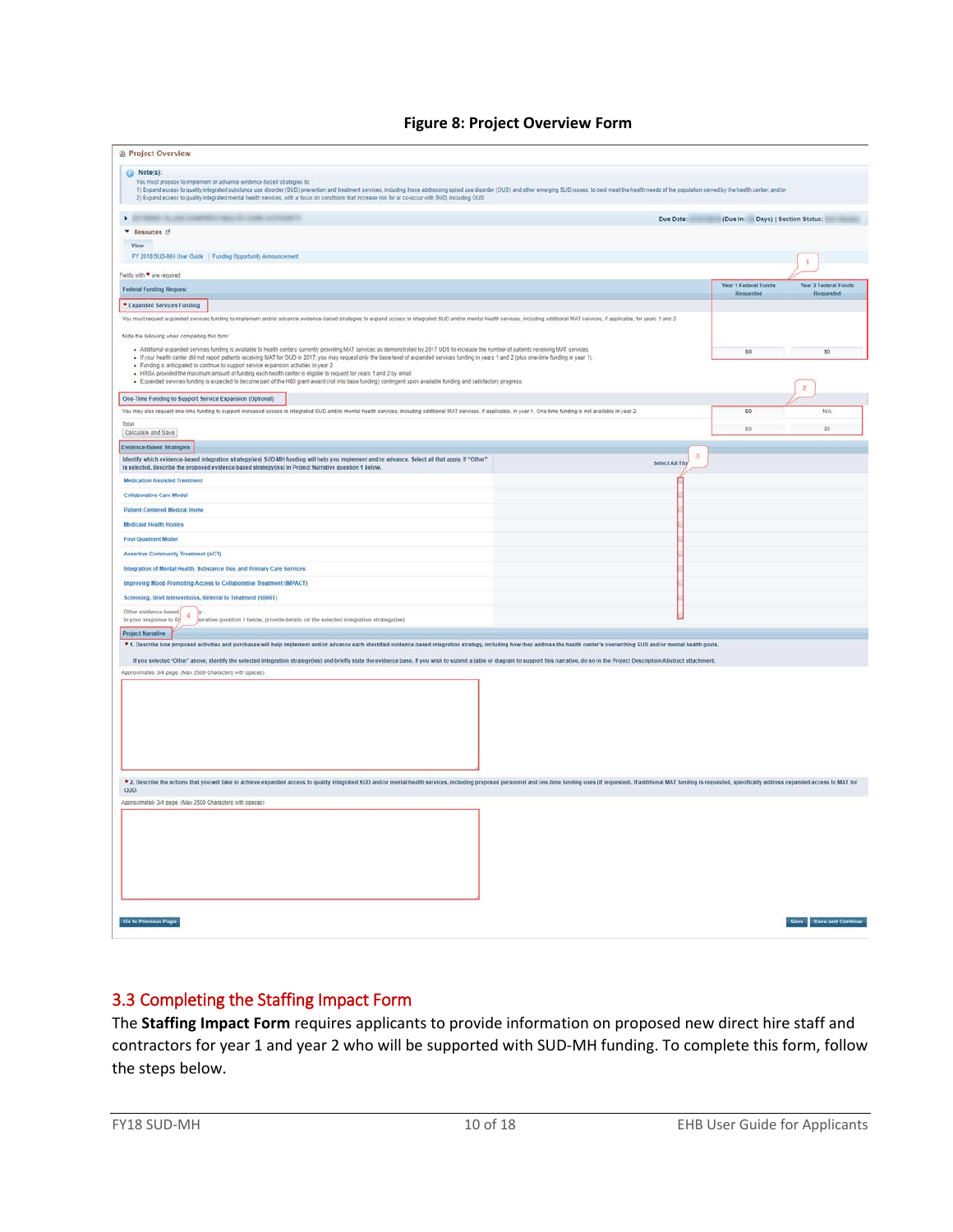1. Enter full time equivalents (FTEs) for "New Direct Hire Staff FTEs Proposed" and/or "New Contractor FTEs Proposed" for both year 1 and year 2 to be supported by SUD-MH funding for each personnel position. (**[Figure 9: Staffing Impact Form](#page-11-1)**, **1**).

### **Note:**

- For year 1 and year 2 separately, the sum of "New Direct Hire Staff FTEs Proposed" and "New Contractor FTEs Proposed" must be equal to or greater than 1.0 FTEs (**[Figure 9: Staffing Impact](#page-11-1) [Form](#page-11-1)**, **2**).
- Position descriptions are available in the [2017 UDS Manual.](https://www.bphc.hrsa.gov/datareporting/reporting/2017udsreportingmanual.pdf)
- If you propose to hire contractors, explain how the contracted FTE estimate was developed and include details regarding the proposed contractual arrangement(s) in the Budget Narrative attachment.
- 2. Click on the **[Save and Continue]** button to proceed to the **Patient Impact Form**.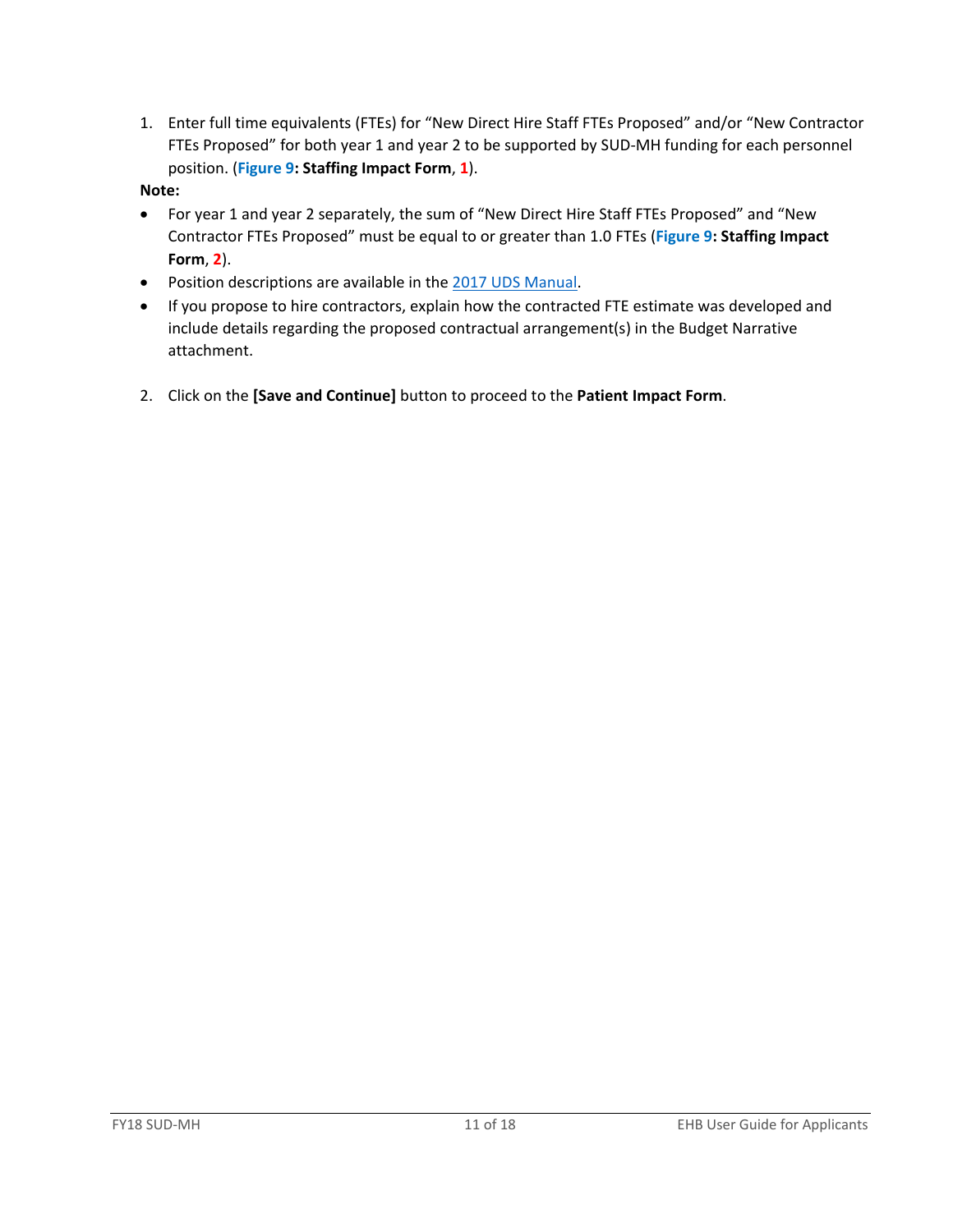**Figure 9 Staffing Impact Form**

<span id="page-11-1"></span>

| $\mathbf{F}$                                                                                                                                              |                                               |                                                  | Due Date:                                     | Due In: Days)   Section Status:                  |
|-----------------------------------------------------------------------------------------------------------------------------------------------------------|-----------------------------------------------|--------------------------------------------------|-----------------------------------------------|--------------------------------------------------|
| ▼ Resources ピ                                                                                                                                             |                                               |                                                  |                                               |                                                  |
| View                                                                                                                                                      |                                               |                                                  |                                               |                                                  |
| FY 2018 SUD-MH User Guide   Funding Opportunity Announcement                                                                                              |                                               |                                                  |                                               |                                                  |
| X Staffing Impact X Patient Impact X Supplemental Information                                                                                             |                                               |                                                  |                                               |                                                  |
|                                                                                                                                                           |                                               | $\mathbf{1}$                                     |                                               |                                                  |
| * Staffing Categories                                                                                                                                     |                                               | Year 1                                           |                                               | Year 2                                           |
| Staffing Positions by Major Service Category                                                                                                              | <b>New Direct Hire Staff FTEs</b><br>Proposed | <b>New Contractor/Agreement FTEs</b><br>Proposed | <b>New Direct Hire Staff FTEs</b><br>Proposed | <b>New Contractor/Agreement FTEs</b><br>Proposed |
| Behavioral Health (Mental Health and Substance Use Disorder)                                                                                              |                                               |                                                  |                                               |                                                  |
| Psychiatrists                                                                                                                                             |                                               |                                                  |                                               |                                                  |
| Licensed Clinical Psychologists                                                                                                                           |                                               |                                                  |                                               |                                                  |
| Licensed Clinical Social Workers                                                                                                                          |                                               |                                                  |                                               |                                                  |
| Other Licensed Mental Health Providers (e.g., psychiatric social workers, psychiatric nurse practitioners,                                                |                                               |                                                  |                                               |                                                  |
| family therapists)<br>Please Specify:                                                                                                                     |                                               |                                                  |                                               |                                                  |
| Other Mental Health Staff (e.g., "certified" individuals who provide counseling, treatment, or support to<br>mental health providers).<br>Please Specify: |                                               |                                                  |                                               |                                                  |
| Substance Use Disorder Providers                                                                                                                          |                                               |                                                  |                                               |                                                  |
| Physicians                                                                                                                                                |                                               |                                                  |                                               |                                                  |
| Family Physicians                                                                                                                                         |                                               |                                                  |                                               |                                                  |
| General Practitioners                                                                                                                                     |                                               |                                                  |                                               |                                                  |
| Internist                                                                                                                                                 |                                               |                                                  |                                               |                                                  |
| Obstetrician/Gynecologist                                                                                                                                 |                                               |                                                  |                                               |                                                  |
|                                                                                                                                                           |                                               |                                                  |                                               |                                                  |
| Pediatricians<br>Other Specialty Physicians and Sub-Specialists (e.g., Emergency Medicine, Addiction Medicine, Pain                                       |                                               |                                                  |                                               |                                                  |
| Medicine, Infectious Disease)<br>Please Specify                                                                                                           |                                               |                                                  |                                               |                                                  |
| Nurse Practitioners, Physician Assistants, and Certified Nurse Midwives                                                                                   |                                               |                                                  |                                               |                                                  |
| Nurse Practitioners                                                                                                                                       |                                               |                                                  |                                               |                                                  |
| Physician Assistants                                                                                                                                      |                                               |                                                  |                                               |                                                  |
| Certified Nurse Midwives                                                                                                                                  |                                               |                                                  |                                               |                                                  |
| Medical                                                                                                                                                   |                                               |                                                  |                                               |                                                  |
| Nurses                                                                                                                                                    |                                               |                                                  |                                               |                                                  |
| Other Medical Personnel (e.g. Medical Assistants, Nurse Aides)                                                                                            |                                               |                                                  |                                               |                                                  |
| Laboratory Personnel                                                                                                                                      |                                               |                                                  |                                               |                                                  |
| Pharmacy                                                                                                                                                  |                                               |                                                  |                                               |                                                  |
| Pharmacy Personnel                                                                                                                                        |                                               |                                                  |                                               |                                                  |
| <b>Enabling Services</b>                                                                                                                                  |                                               |                                                  |                                               |                                                  |
| Case Managers                                                                                                                                             |                                               |                                                  |                                               |                                                  |
|                                                                                                                                                           |                                               |                                                  |                                               |                                                  |
| Patient/Community Education Specialists                                                                                                                   |                                               |                                                  |                                               |                                                  |
| Outreach Workers                                                                                                                                          |                                               |                                                  |                                               |                                                  |
| <b>Transportation Staff</b>                                                                                                                               |                                               |                                                  |                                               |                                                  |
| Eligibility Assistance Workers                                                                                                                            |                                               |                                                  |                                               |                                                  |
| Interpretation Staff                                                                                                                                      |                                               |                                                  |                                               |                                                  |
| Community Health Workers                                                                                                                                  |                                               |                                                  |                                               |                                                  |
| Other Enabling Services Staff (e.g., staff who support outreach, care coordination, transportation)<br>Please Specify:                                    |                                               |                                                  |                                               |                                                  |
| Professional Services                                                                                                                                     |                                               |                                                  |                                               |                                                  |
| Other Professional Health Services Staff (e.g., physical therapists, occupational therapists,<br>acupuncturists)<br>Please Speck                          |                                               |                                                  |                                               |                                                  |
| $\overline{2}$<br>Subtotal                                                                                                                                | $0\,$                                         | $\mathbf{0}$                                     | $\mathbf{0}$                                  | $\ddot{\phantom{0}}$                             |
| <b>Total FTEs</b>                                                                                                                                         |                                               | $\mathbf{0}$                                     |                                               | $\mathbf{0}$                                     |

## <span id="page-11-0"></span>3.4 Completing the Patient Impact Form

The **Patient Impact Form** requires you to propose an increase in the number of patients who will newly access substance use disorder (SUD) and/or mental health services as a result of SUD-MH funding by December 31, 2019. If you are eligible for and request additional MAT funding, you must also increase the number of patients receiving MAT for OUD.

Separate patient projections must be made for existing health center patients who are newly accessing SUD and/or mental health services as a result of SUD-MH funding and for patients new to the health center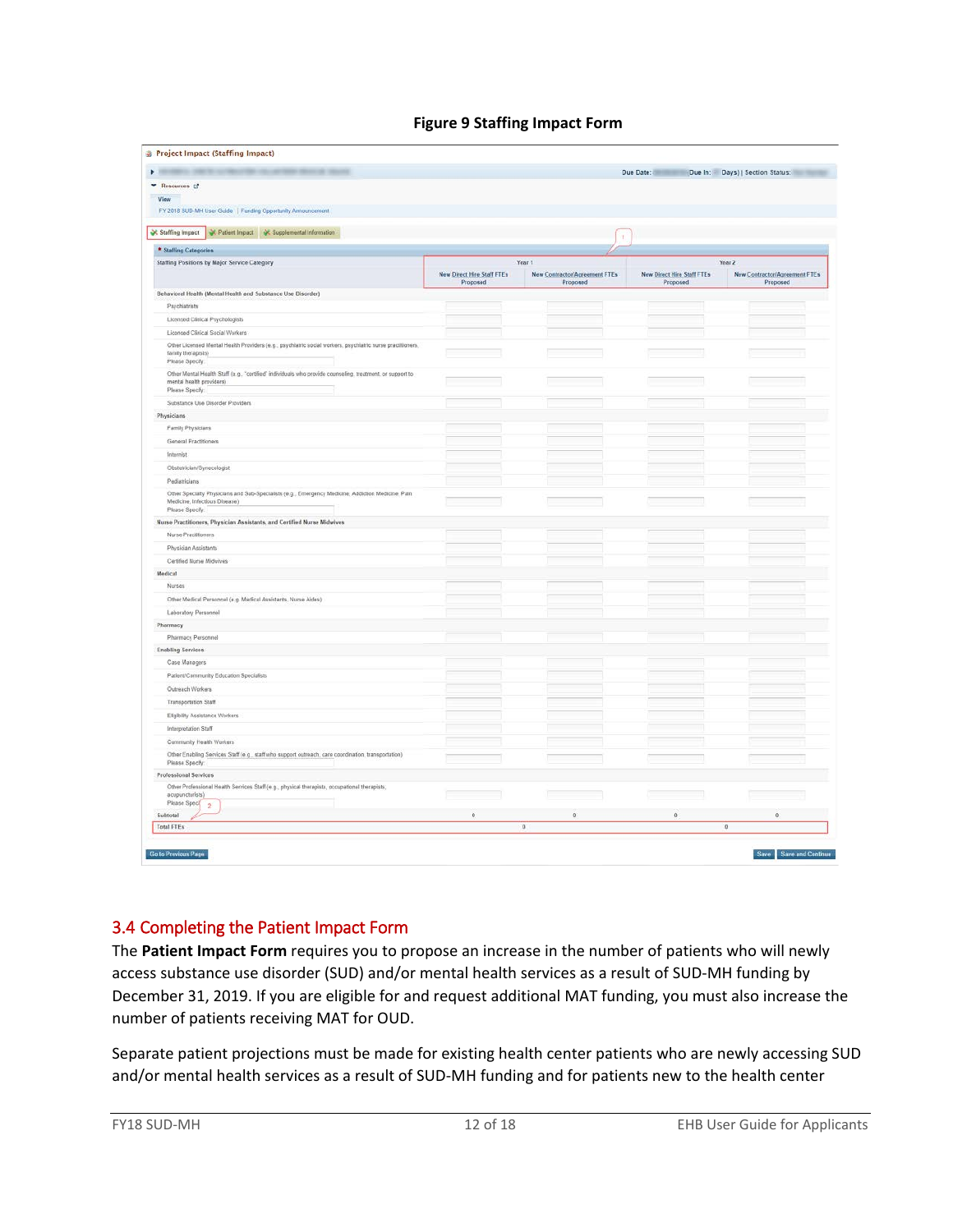accessing SUD and/or mental health services as a result of SUD-MH funding. An example patient projection is provided on the SUD-MH [Technical Assistance website.](https://bphc.hrsa.gov/programopportunities/fundingopportunities/sud-mh)

Guidelines to complete the form

- 1. You must provide projections for Question 1 (existing patients) and/or Question 3 (new patients).
- 2. If you propose patients for Question 1, you must provide projections in Question(s) 2A and/or 2B.
- 3. If you propose patients for Question 3, you must provide projections in Question(s) 4A and/or 4B.
- 4. A projection greater than zero is required in response to Question 5 if you request additional MAT funding on the Project Overview form.
- 5. In the "New Patients by Population Type" table, enter the total number of patients reported in response to Question 3 "Total Unduplicated New Patients" according to the Health Center Program (H80) population type. This information will be used to populate future Budget Period Progress Report submissions.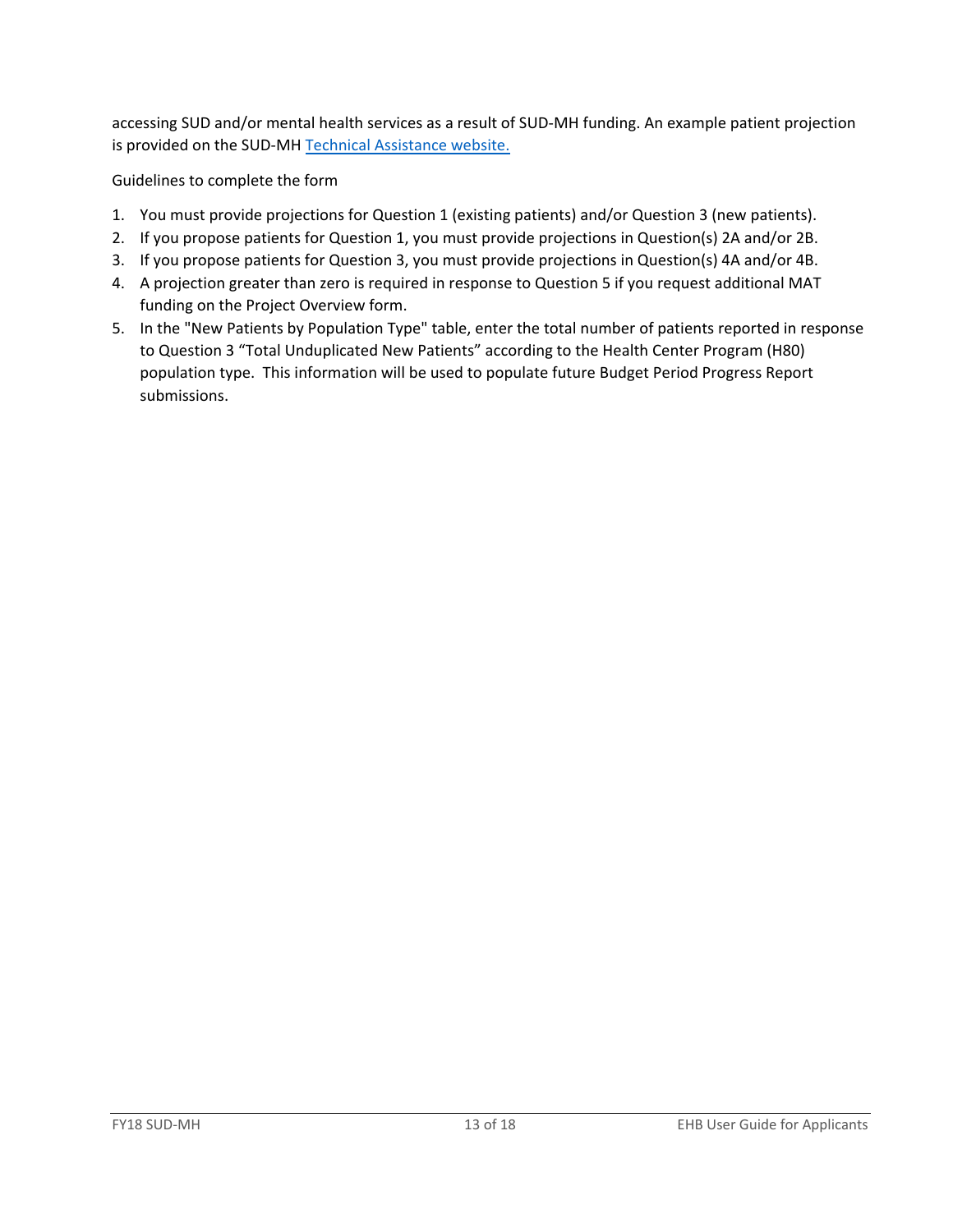## 6. Click on the **[Save and Continue]** button to proceed to the **Project Narrative Form**.**Figure 10: Patient Impact Form**

| $\overline{ }$<br>▼ Resources ぱ<br>View<br>FY 2018 SUD-MH User Guide   Funding Opportunity Announcement<br>K Staffing Impact<br>X Patient Impact<br>X Supplemental Information<br>( Note(s):<br>You must propose to increase the number of patients who will newly access integrated SUD and/or mental health services as a result of SUD-MH funding by December 31, 2019 (in Questions 1 and/or 3 helow)<br>If you are eligible for and request additional MAT funding, you must also increase the number of patients receiving MAT for OUD by December 31, 2019 (in Question 5 below) | Due Date:<br>(Due In Days)   Section Status: |
|-----------------------------------------------------------------------------------------------------------------------------------------------------------------------------------------------------------------------------------------------------------------------------------------------------------------------------------------------------------------------------------------------------------------------------------------------------------------------------------------------------------------------------------------------------------------------------------------|----------------------------------------------|
|                                                                                                                                                                                                                                                                                                                                                                                                                                                                                                                                                                                         |                                              |
|                                                                                                                                                                                                                                                                                                                                                                                                                                                                                                                                                                                         |                                              |
|                                                                                                                                                                                                                                                                                                                                                                                                                                                                                                                                                                                         |                                              |
|                                                                                                                                                                                                                                                                                                                                                                                                                                                                                                                                                                                         |                                              |
|                                                                                                                                                                                                                                                                                                                                                                                                                                                                                                                                                                                         |                                              |
|                                                                                                                                                                                                                                                                                                                                                                                                                                                                                                                                                                                         |                                              |
|                                                                                                                                                                                                                                                                                                                                                                                                                                                                                                                                                                                         |                                              |
|                                                                                                                                                                                                                                                                                                                                                                                                                                                                                                                                                                                         |                                              |
| Note the following when completing this form.                                                                                                                                                                                                                                                                                                                                                                                                                                                                                                                                           |                                              |
| . Break down your patient projection by existing patients that will access SUD and/or mental health services for the first time as a result of this funding separately from the projection for new patients. An example patien<br>technical assistance website                                                                                                                                                                                                                                                                                                                          |                                              |
| . A projection of new patients is not required if the proposed project will focus on making expanded SUD and/or mental health services newly available for existing health center patients who have not accessed these service<br>and a projection for existing patients is provided below.                                                                                                                                                                                                                                                                                             |                                              |
| . If new patients are projected, enter the population type breakdown for the new unduplicated patients only in the Patients by Population Type section below                                                                                                                                                                                                                                                                                                                                                                                                                            |                                              |
| . See the 2017 UDS Manual for the definition of patients.                                                                                                                                                                                                                                                                                                                                                                                                                                                                                                                               |                                              |
| Patient Impact Questions                                                                                                                                                                                                                                                                                                                                                                                                                                                                                                                                                                |                                              |
| <b>Existing Patient Impact</b>                                                                                                                                                                                                                                                                                                                                                                                                                                                                                                                                                          |                                              |
| 1. Total Unduplicated Existing Patients  Enter the total number of existing patients who will newly access SUD and/or mental health services in calendar year 2019 as a result of SUD-MH funding (e.g., existing medical patie<br>currently accessing these services that will begin to do so).                                                                                                                                                                                                                                                                                         |                                              |
| Attribute each patient to EITHER SUD or mental health in your response to Question 1, even if some existing patients are expected to access both expanded services (i.e., count each existing projected patient only once in t<br>projection).                                                                                                                                                                                                                                                                                                                                          |                                              |
| 2. Existing Patients by Service Type Enter the number of existing patients who will newly access each service in calendar year 2019 below.                                                                                                                                                                                                                                                                                                                                                                                                                                              |                                              |
| Count each projected existing patient according to the services they are expected to access. If a patient will start accessing both SUD and mental health services, they should be counted once for SUD and once for mental he                                                                                                                                                                                                                                                                                                                                                          |                                              |
| A. SUD Services Patients                                                                                                                                                                                                                                                                                                                                                                                                                                                                                                                                                                |                                              |
| <b>B. Mental Health Services Patients</b>                                                                                                                                                                                                                                                                                                                                                                                                                                                                                                                                               |                                              |
| <b>New Patient Impact</b>                                                                                                                                                                                                                                                                                                                                                                                                                                                                                                                                                               |                                              |
| 3. Total Unduplicated New Patients: Enter the number of new patients (new to the health center) who will access SUD and/or mental health services in calendar year 2019 as a result of SUD-MH funding.                                                                                                                                                                                                                                                                                                                                                                                  |                                              |
| Attribute each patient to EITHER SUD or mental health in your response to Question 3, even if some new patients are expected to access both expanded services (i.e., count each new projected patient only once in this undupl                                                                                                                                                                                                                                                                                                                                                          |                                              |
| projection).                                                                                                                                                                                                                                                                                                                                                                                                                                                                                                                                                                            |                                              |
| Note: New unduplicated projected patients entered in response to this question will be added to your patient target. Failure to achieve this new patient projection by December 31, 2019 may result in a funding reduction whe<br>next competed through Service Area Competition (SAC) See the SAC technical assistance website for patient target resources.                                                                                                                                                                                                                           |                                              |
| 4. New Patients by Service Type: Enter the number of new patients (new to the health center) who will access each service in calendar year 2019 below.                                                                                                                                                                                                                                                                                                                                                                                                                                  |                                              |
| Count each projected new patient according to the services they are expected to access. If a new patient will access both SUD and mental health services, they should be counted once for SUD and once for mental health                                                                                                                                                                                                                                                                                                                                                                |                                              |
| A. SUD Services Patients                                                                                                                                                                                                                                                                                                                                                                                                                                                                                                                                                                |                                              |
| B. Mental Health Services Patients                                                                                                                                                                                                                                                                                                                                                                                                                                                                                                                                                      |                                              |
| Additional MAT Funding Impact                                                                                                                                                                                                                                                                                                                                                                                                                                                                                                                                                           |                                              |
| 5. Patients Projected to Receive MAT: Enter the number of existing and new patients who will newly receive MAT for OUD from a physician, certified nurse practitioner, or physician assistant with a DATA<br>waiver working on behalf of the health center in calendar year 2019.                                                                                                                                                                                                                                                                                                       |                                              |
|                                                                                                                                                                                                                                                                                                                                                                                                                                                                                                                                                                                         |                                              |
| For this projection, count existing patients that will begin to receive MAT for the first time, as well as new health center patients accessing MAT as a result of SUD-MH funding.                                                                                                                                                                                                                                                                                                                                                                                                      |                                              |
| Wew Patients by Population Type                                                                                                                                                                                                                                                                                                                                                                                                                                                                                                                                                         |                                              |
| Note(s):                                                                                                                                                                                                                                                                                                                                                                                                                                                                                                                                                                                |                                              |
| Enter the total number of new unduplicated patients by Health Center Program population type. The total must equal the number of new unduplicated patients entered in response to Question 3 above, if any. The information en<br>populate future Budget Period Progress Reports.                                                                                                                                                                                                                                                                                                       |                                              |
| Population Type                                                                                                                                                                                                                                                                                                                                                                                                                                                                                                                                                                         | <b>NEW Patients Projected</b>                |
| Total NEW Patients (from Question #3)                                                                                                                                                                                                                                                                                                                                                                                                                                                                                                                                                   |                                              |
| General Underserved Community                                                                                                                                                                                                                                                                                                                                                                                                                                                                                                                                                           |                                              |
| Migratory and Seasonal Agricultural Workers                                                                                                                                                                                                                                                                                                                                                                                                                                                                                                                                             |                                              |
| Public Housing Residents                                                                                                                                                                                                                                                                                                                                                                                                                                                                                                                                                                |                                              |
| People Experiencing Homelessness                                                                                                                                                                                                                                                                                                                                                                                                                                                                                                                                                        |                                              |
| Total                                                                                                                                                                                                                                                                                                                                                                                                                                                                                                                                                                                   |                                              |
| Calculate and Save                                                                                                                                                                                                                                                                                                                                                                                                                                                                                                                                                                      | $\sim$ 0                                     |

# <span id="page-13-0"></span>3.5 Completing the Supplemental Information Form

On the **Supplemental Information Form**, you will answer 3 questions regarding your proposed SUD-MH project (**[Figure 11: Supplemental Information](#page-14-0) Form**). Select the appropriate response for each question.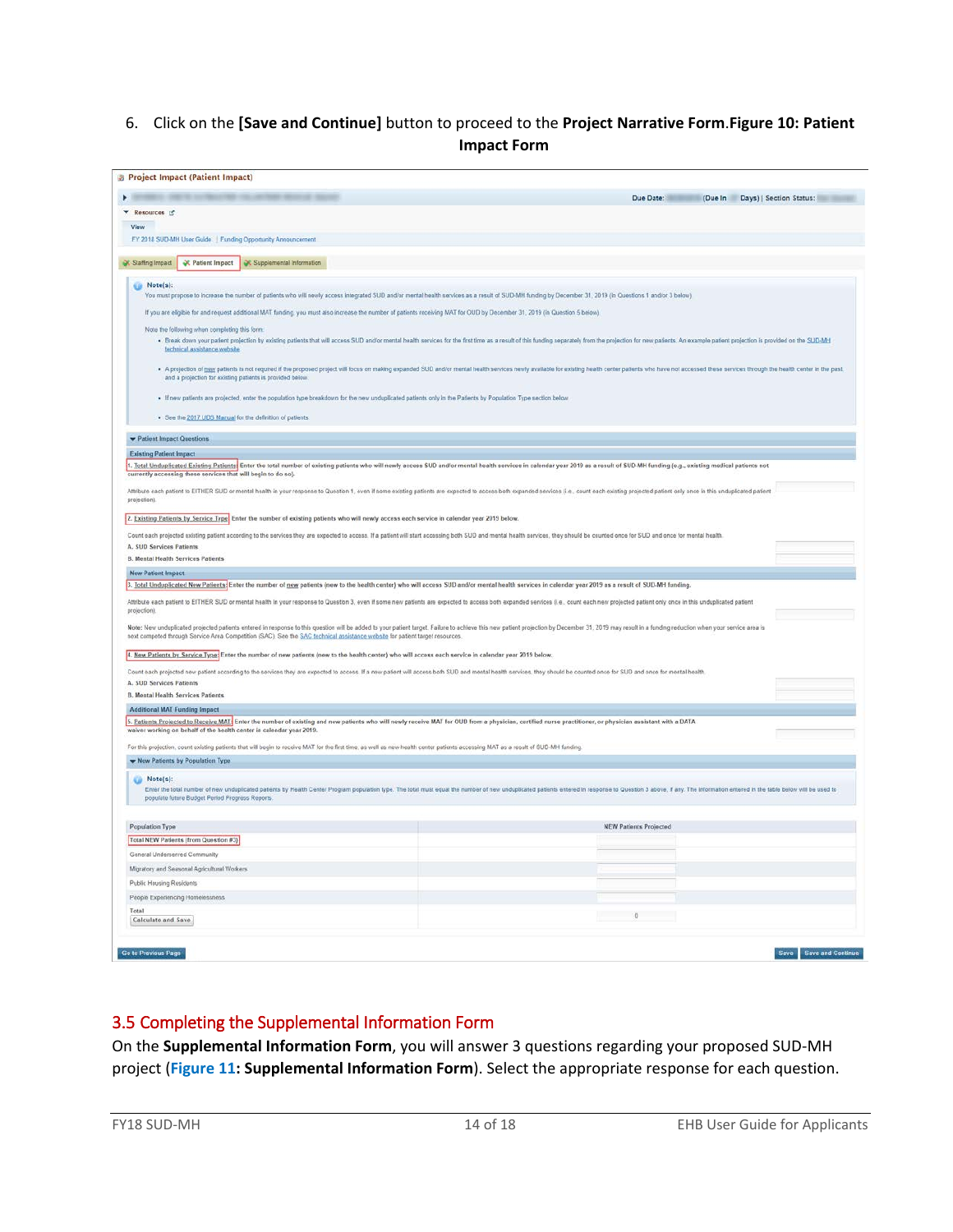**Note**: For the Scope of Services question, if you determine that a Scope Adjustment or Change in Scope request will be necessary and respond 'Yes' to this question, describe the proposed changes in the narrative text box included at the end of the form. Your brief description may be up to 1,000 characters, including spaces. (**[Figure 11: Supplemental Information Form,](#page-14-0)1**).

<span id="page-14-0"></span>Once complete, click on the **[Save and Continue]** button to proceed to the **Equipment List Form**.

|  | Figure 11: Supplemental Information Form |  |  |
|--|------------------------------------------|--|--|
|--|------------------------------------------|--|--|

| <b>2 Supplemental Information</b>                                                                                                                                                                                                                                                                                                                                                                 |                                               |
|---------------------------------------------------------------------------------------------------------------------------------------------------------------------------------------------------------------------------------------------------------------------------------------------------------------------------------------------------------------------------------------------------|-----------------------------------------------|
|                                                                                                                                                                                                                                                                                                                                                                                                   | Due Date:<br>(Due In: Days)   Section Status: |
| ▼ Resources LS                                                                                                                                                                                                                                                                                                                                                                                    |                                               |
| View                                                                                                                                                                                                                                                                                                                                                                                              |                                               |
| FY 2018 SUD-MH User Guide Funding Opportunity Announcement                                                                                                                                                                                                                                                                                                                                        |                                               |
|                                                                                                                                                                                                                                                                                                                                                                                                   |                                               |
| Fields with * are required                                                                                                                                                                                                                                                                                                                                                                        |                                               |
| X. Staffing Impact X. Patient Impact<br>Supplemental Information                                                                                                                                                                                                                                                                                                                                  |                                               |
| * Telehealth                                                                                                                                                                                                                                                                                                                                                                                      |                                               |
| Are you proposing to use telehealth to increase access to integrated SUD and/or mental health services?                                                                                                                                                                                                                                                                                           |                                               |
| El Yes, my health center will use telehealth to expand services                                                                                                                                                                                                                                                                                                                                   |                                               |
| <sup>1</sup> No. my health center will not use telehealth to expand services                                                                                                                                                                                                                                                                                                                      |                                               |
|                                                                                                                                                                                                                                                                                                                                                                                                   |                                               |
| * Minor Alterations/Renovations                                                                                                                                                                                                                                                                                                                                                                   |                                               |
| Are you proposing to use one time funding in year 1 for minor alteration/renovation (A/R) that will support increased access to integrated SUD and/or mental health services?                                                                                                                                                                                                                     |                                               |
| If yes, HRSA will request additional information about your minor A/R plans separately after SUD.MH awards are announced. SUD.MH funds requested for minor A/R may not be obligated until required information is submitted an                                                                                                                                                                    |                                               |
| (6 to 9 months post award).                                                                                                                                                                                                                                                                                                                                                                       |                                               |
| Tes, my health center's SUD-MH proposal includes minor A/R costs, and I acknowledge that the A/R activities may not begin until HRSA approves our A/R plans                                                                                                                                                                                                                                       |                                               |
| No, my health center's SUD-MH proposal does not include minor A/R costs                                                                                                                                                                                                                                                                                                                           |                                               |
| * Scope of Services                                                                                                                                                                                                                                                                                                                                                                               |                                               |
| Review your current approved Form 5A: Services Provided. Will a Scope Adjustment or Change in Scope request be necessary to ensure that all planned changes to SUD and mental health services are on your Form 5A?                                                                                                                                                                                |                                               |
| Access the technical assistance materials on the Scope of Project resource website for guidance in determining whether a Scope Adjustment or Change in Scope will be necessary (click on the "Services" header in the Resource                                                                                                                                                                    |                                               |
| information).                                                                                                                                                                                                                                                                                                                                                                                     |                                               |
| If yes, you must separately submit a Scope Adjustment or Change in Scope request to HRSA (e.g., to move mental health services from formal referral (Column III) to direct provision (Column II), to add SUD services for the                                                                                                                                                                     |                                               |
| approved Form 5A through this application.                                                                                                                                                                                                                                                                                                                                                        |                                               |
| Note the following when completing this form:                                                                                                                                                                                                                                                                                                                                                     |                                               |
|                                                                                                                                                                                                                                                                                                                                                                                                   |                                               |
| - You do not need to submit a Scope Adjustment or Change in Scope request if SUD-MH funding will expand services that you are already providing in the same modes of provision (i.e., Form 5A Column I, Column II).<br>. SUD-MH funded services must be listed in Column I and/or II on Form 5A, either currently or after you submit and are approved for a Scope Adjustment or Change in Scope. |                                               |
| If Yes, I reviewed my Form 5A and determined that my health center's proposed activities will require a Scope Adjustment or Change in Scope request to modify Form 5A                                                                                                                                                                                                                             |                                               |
| No. I reviewed my Form 5A and determined that my health center's proposed activities will not require a Scope Adjustment or Change in Scope request to modify Form 5A                                                                                                                                                                                                                             |                                               |
| $\mathbf{1}$                                                                                                                                                                                                                                                                                                                                                                                      |                                               |
| If yes, describe the proposed changes and a timeline for requesting necessary modifications to your Form 5A below.                                                                                                                                                                                                                                                                                |                                               |
| Approximately 1/4 page. (Max 1000 Characters with spaces)                                                                                                                                                                                                                                                                                                                                         |                                               |
|                                                                                                                                                                                                                                                                                                                                                                                                   |                                               |
|                                                                                                                                                                                                                                                                                                                                                                                                   |                                               |
|                                                                                                                                                                                                                                                                                                                                                                                                   |                                               |
|                                                                                                                                                                                                                                                                                                                                                                                                   |                                               |
|                                                                                                                                                                                                                                                                                                                                                                                                   |                                               |
|                                                                                                                                                                                                                                                                                                                                                                                                   |                                               |
|                                                                                                                                                                                                                                                                                                                                                                                                   |                                               |
|                                                                                                                                                                                                                                                                                                                                                                                                   |                                               |
| Go to Previous Page                                                                                                                                                                                                                                                                                                                                                                               | <b>Save and Continue</b><br>Save              |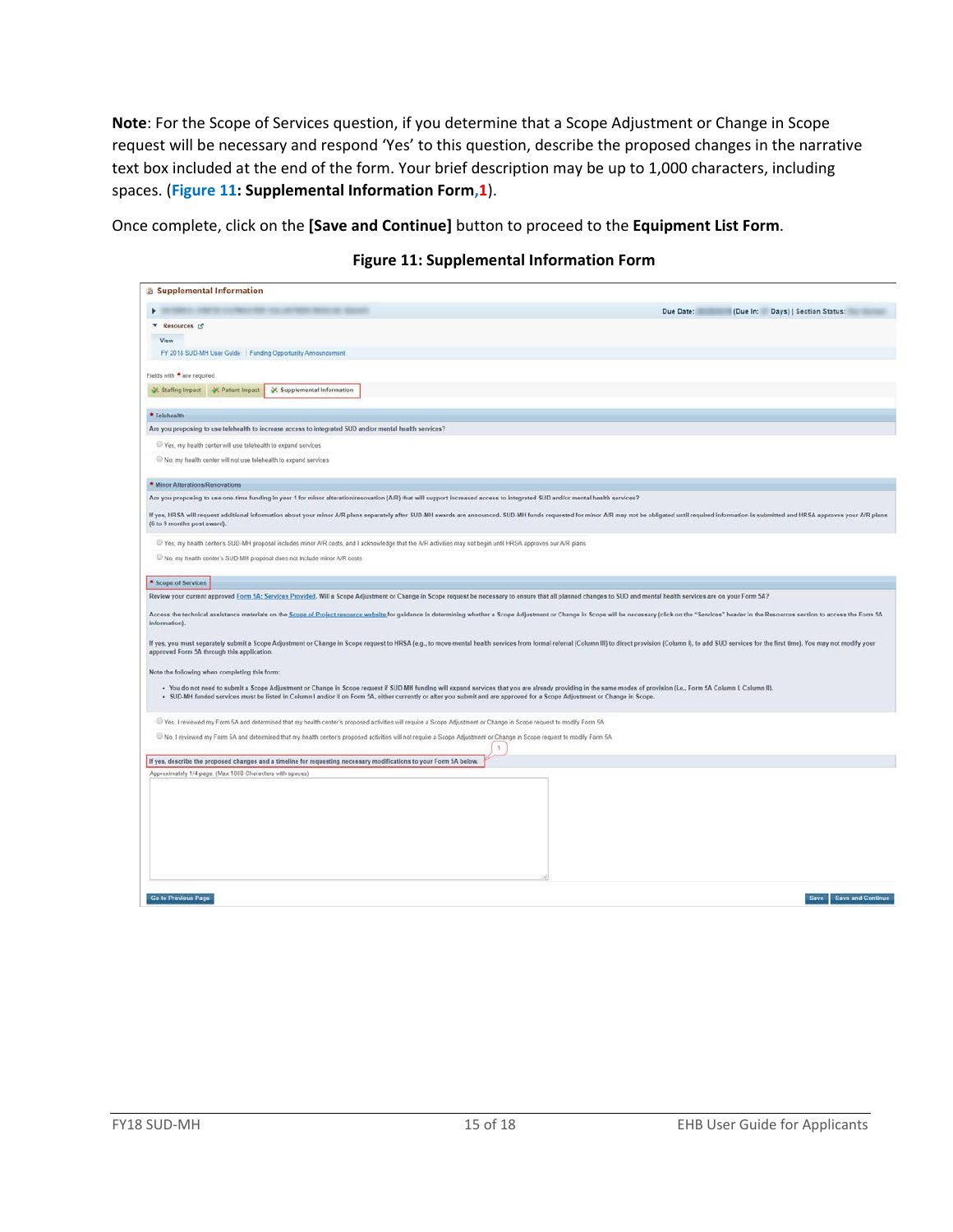## <span id="page-15-0"></span>3.6 Completing the Equipment List form

On the **Equipment List Form**, you will provide a line-item list of proposed equipment items to be purchased with SUD-MH funding, only if you requested one-time funding for this purpose. If you did not request any one-time funding for equipment costs in the **[Federal Object Class Categories](#page-7-0) Form** line d, then the **Equipment List Form** is not applicable to you and cannot be edited.

Equipment costs entered here should be consistent with costs proposed in the **Budget Narrative** attachment. Equipment is defined as tangible, personal property (including information technology systems) with a useful life of more than one year, and a per-unit acquisition cost that equals or exceeds \$5,000. Equipment items that do not meet the \$5,000 threshold should be categorized as "Supplies" in your application, and should not be included in the **Equipment List Form**.

To complete the form, follow the steps below.

<span id="page-15-1"></span>1. Click the **[Add]** button to add equipment items (**[Figure 1](#page-15-1)2**).

| <b>Equipment List</b>            |                                                |                   |          |                            |                                                                                                                                                                    |
|----------------------------------|------------------------------------------------|-------------------|----------|----------------------------|--------------------------------------------------------------------------------------------------------------------------------------------------------------------|
|                                  | HER DRIVERS WANTED COMMUNITY HEALTH CENTER AND |                   |          |                            | Due Date: (Due In: In Days)   Section Status: 1999   International Contract Line International Contract Days)   Section Status: 1999   International Contract Days |
| Resources L'                     |                                                |                   |          |                            |                                                                                                                                                                    |
| Add                              |                                                |                   |          |                            |                                                                                                                                                                    |
|                                  |                                                |                   |          |                            |                                                                                                                                                                    |
|                                  |                                                |                   | Quantity | <b>Total Price Options</b> |                                                                                                                                                                    |
| <b>List of Equipment</b><br>Type | <b>Description</b>                             | <b>Unit Price</b> |          |                            |                                                                                                                                                                    |

#### **Figure 12: Equipment List Form**

### <span id="page-15-2"></span>The system navigates to the **Equipment Information - Add Form** (**[Figure 13](#page-15-2)**).

#### **Figure 93: Equipment Information - Add Form**

| Fields with * are required   |                          |                         |                        |
|------------------------------|--------------------------|-------------------------|------------------------|
| Update Equipment Information |                          |                         |                        |
| $+$ Type                     | Clinical                 |                         |                        |
| + Description                | Clinical<br>Non-Clinical | (Maximum 50 Characters) |                        |
| $\bullet$ Unit Price (\$)    | \$9,000                  |                         |                        |
| * Quantity                   |                          |                         |                        |
| Cancel                       |                          |                         | Save Save and Continue |

- 2. Select equipment "Type", either "Clinical" or "Non-Clinical" (**[Figure 13](#page-15-2)**, **1**).
- 3. Enter a brief narrative "Description" of the equipment item, up to 50 characters.
- 4. Enter the "Unit Price (\$)". To be classified as equipment, the "Unit Price" must be at least \$5,000. Equipment that does not meet the \$5,000 threshold should be considered Supplies and would not be entered on this form.
- 5. Enter the "Quantity" of units to be purchased.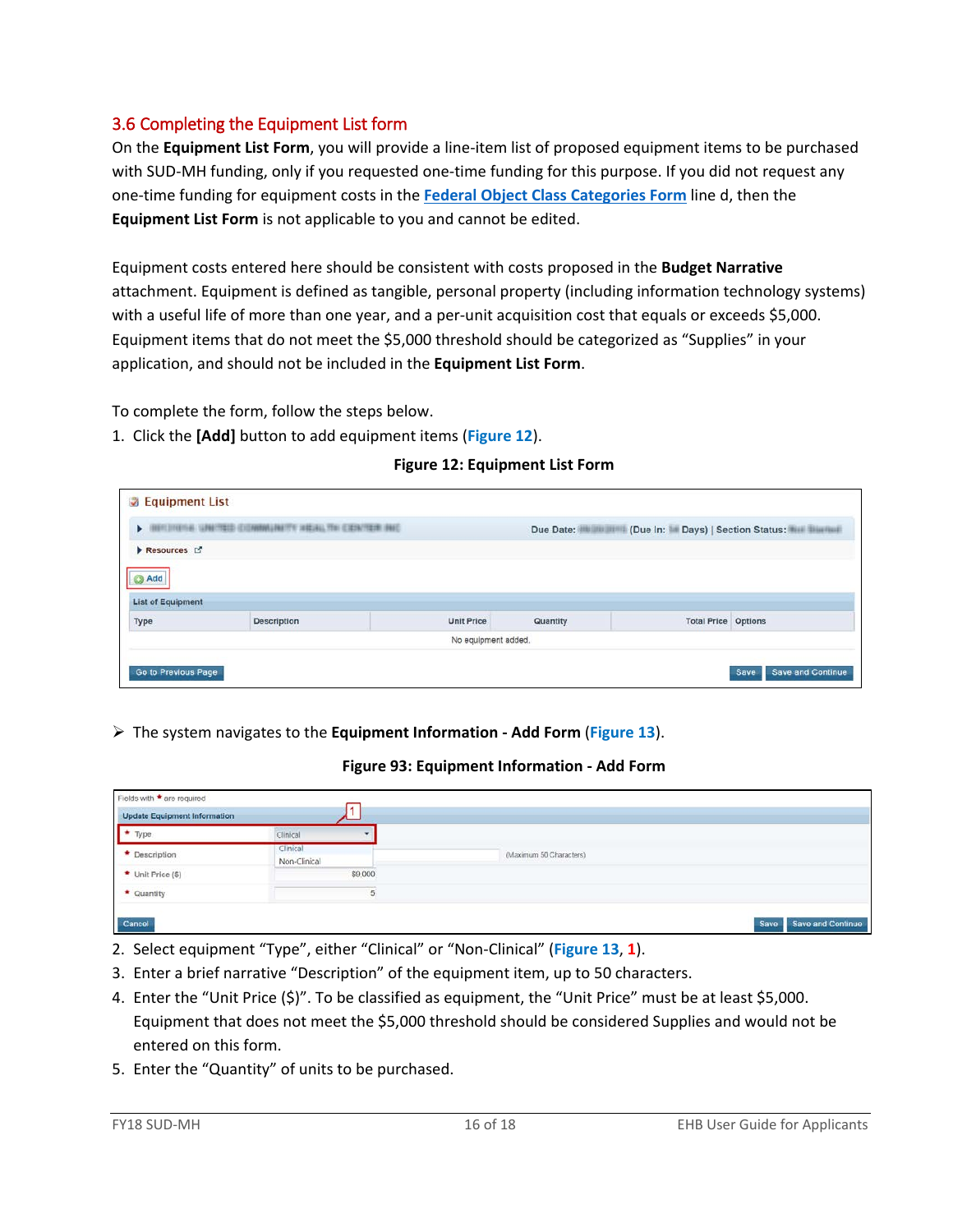- 6. Click the **[Save and Continue]** button at the bottom of the screen. You will be returned to the **Equipment List Form** (**[Figure 14: Equipment List Form with Equipment Added](#page-16-1)**).
- 7. To edit an equipment item, click on the **Update** link under the "Options" menu (**[Figure 14: Equipment](#page-16-1)  [List Form with Equipment Added](#page-16-1)**, **1**). To delete an equipment item, click on the **Delete** link under the "Options" menu (**[Figure 14: Equipment List Form with Equipment Added](#page-16-1)**, **2**). **Note:** The total price of equipment requested in this form must be equal to the federal costs proposed in the "Equipment" line item of the **Federal Object Class Categories Form** (line d).
- <span id="page-16-1"></span>8. Click the **[Save and Continue]** button to navigate to the **Program Specific – Review** page.

| <b>O</b> Add             |                      |                   |                |                                          |
|--------------------------|----------------------|-------------------|----------------|------------------------------------------|
| <b>List of Equipment</b> |                      |                   |                |                                          |
| Type                     | Description          | <b>Unit Price</b> | Quantity       | <b>Total Price Options</b>               |
| Non-Clinical             | EHR Software Upgrade | \$10,000.00       | 4              | Dydate<br>\$40,000.00                    |
| Non-Clinical             | Server               | \$5,000.00        | $\overline{2}$ | $F_{\lambda}$<br>$$10.0^{n n}$<br>Action |
| Total                    |                      |                   | 6              | \$50,0<br>$\mathscr{A}$<br>Update<br>24  |
| Go to Previous Page      |                      |                   |                | ×<br>Delete<br>Juice and Continue<br>$-$ |

### **Figure 104: Equipment List Form with Equipment Added**

# <span id="page-16-0"></span>4. Reviewing and Submitting the SUD-MH Application

- 1. Review the Program Specific forms by accessing the **Program Specific Forms** link at the bottom of the left navigation menu (**[Figure 15: Program Specific Information Section Review Program Specific Forms and](#page-16-2)  [Submit Links](#page-16-2)**, **1**).
- <span id="page-16-2"></span>2. When all information is accurate, click the **Submit** link in the All Forms left navigation menu (**[Figure 15:](#page-16-2)  [Program Specific Information Section Review Program Specific Forms and Submit Links](#page-16-2)**, **2**).

**Figure 15: Program Specific Information Section Review Program Specific Forms and Submit Links**



3. The system navigates to the standard **Application – Submit** page and displays a **[Submit to HRSA]** button at the bottom of the page if both the Standard and Program Specific forms are complete.